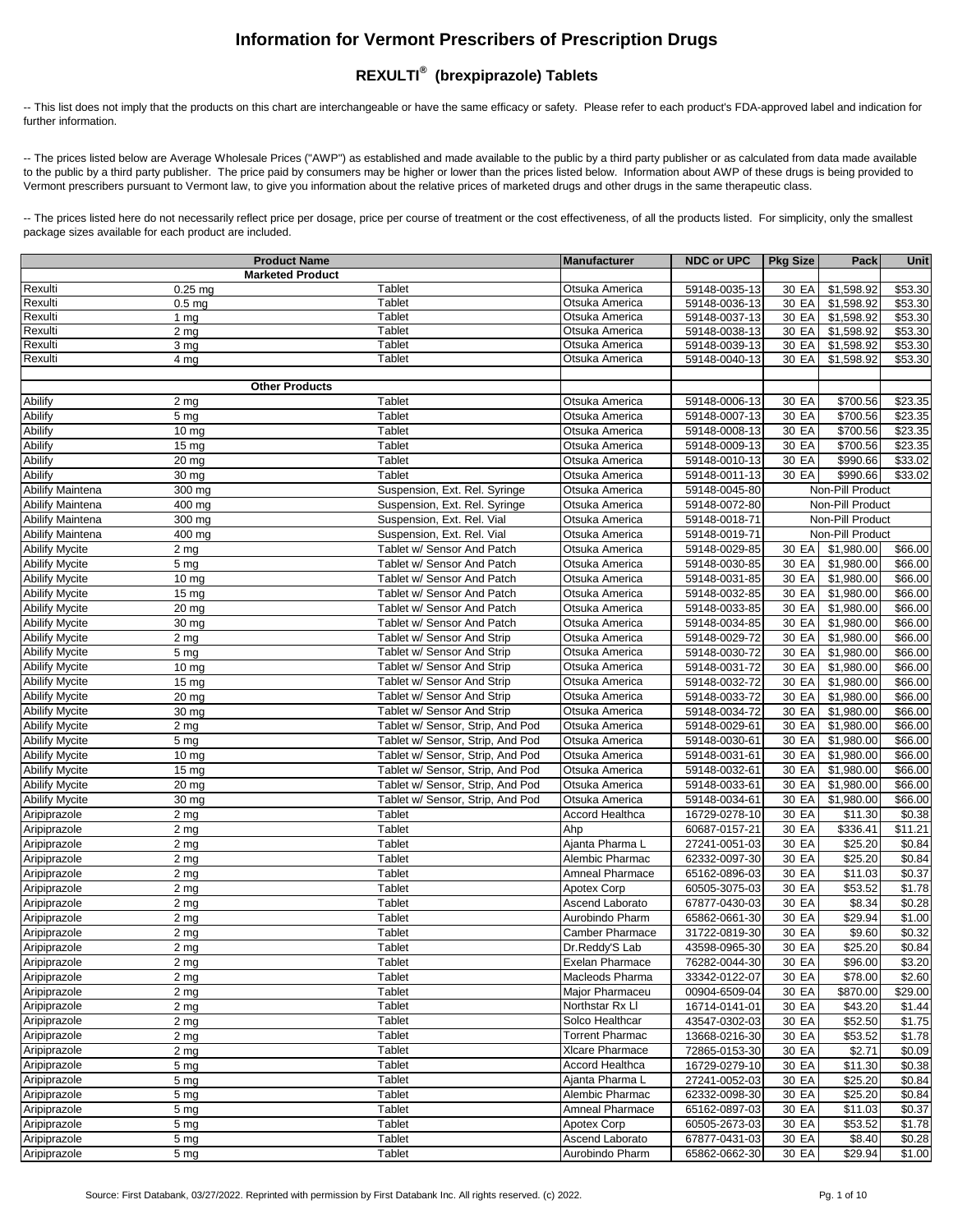|              |                    | <b>Product Name</b> | <b>Manufacturer</b>    | <b>NDC or UPC</b> | <b>Pkg Size</b> | Pack       | Unit               |
|--------------|--------------------|---------------------|------------------------|-------------------|-----------------|------------|--------------------|
| Aripiprazole | 5 <sub>mg</sub>    | Tablet              | <b>Camber Pharmace</b> | 31722-0820-30     | 30 EA           | \$9.60     | $\sqrt{$}0.32$     |
| Aripiprazole | 5 <sub>mg</sub>    | Tablet              | Dr.Reddy'S Lab         | 43598-0966-30     | 30 EA           | \$25.20    | \$0.84             |
|              |                    |                     |                        |                   |                 |            |                    |
| Aripiprazole | 5 <sub>mg</sub>    | Tablet              | Exelan Pharmace        | 76282-0045-30     | 30 EA           | \$96.00    | \$3.20             |
| Aripiprazole | 5 <sub>mg</sub>    | <b>Tablet</b>       | Macleods Pharma        | 33342-0123-07     | 30 EA           | \$78.00    | \$2.60             |
| Aripiprazole | 5 <sub>mg</sub>    | Tablet              | Major Pharmaceu        | 00904-6656-40     | 500 EA          | \$227.70   | \$0.46             |
| Aripiprazole | 5 <sub>mg</sub>    | <b>Tablet</b>       | Northstar Rx Ll        | 16714-0142-01     | 30 EA           | \$43.12    | \$1.44             |
|              |                    |                     |                        |                   |                 |            |                    |
| Aripiprazole | 5 <sub>mg</sub>    | Tablet              | Solco Healthcar        | 43547-0303-03     | 30 EA           | \$52.50    | \$1.75             |
| Aripiprazole | 5 <sub>mg</sub>    | <b>Tablet</b>       | <b>Torrent Pharmac</b> | 13668-0217-30     | 30 EA           | \$53.52    | $\overline{$}1.78$ |
| Aripiprazole | 5 mg               | Tablet              | XIcare Pharmace        | 72865-0154-30     | 30 EA           | \$3.24     | \$0.11             |
| Aripiprazole | $10 \text{ mg}$    | Tablet              | Accord Healthca        | 16729-0280-10     | 30 EA           | \$11.30    | \$0.38             |
|              |                    | Tablet              | Ahp                    |                   | 100 EA          |            |                    |
| Aripiprazole | $10 \text{ mg}$    |                     |                        | 60687-0179-01     |                 | \$985.92   | \$9.86             |
| Aripiprazole | $10 \text{ mg}$    | Tablet              | Ajanta Pharma L        | 27241-0053-03     | 30 EA           | \$25.20    | \$0.84             |
| Aripiprazole | 10 mg              | Tablet              | Alembic Pharmac        | 62332-0099-30     | 30 EA           | \$25.20    | \$0.84             |
| Aripiprazole | 10 mg              | Tablet              | Amneal Pharmace        | 65162-0898-03     | 30 EA           | \$11.03    | \$0.37             |
| Aripiprazole | 10 mg              | Tablet              | Apotex Corp            | 60505-2674-03     | 30 EA           | \$53.52    | \$1.78             |
|              |                    |                     |                        |                   |                 |            |                    |
| Aripiprazole | $10 \text{ mg}$    | <b>Tablet</b>       | Ascend Laborato        | 67877-0432-03     | 30 EA           | \$8.52     | \$0.28             |
| Aripiprazole | $10 \text{ mg}$    | <b>Tablet</b>       | Aurobindo Pharm        | 65862-0663-30     | 30 EA           | \$29.94    | \$1.00             |
| Aripiprazole | $10 \text{ mg}$    | <b>Tablet</b>       | Camber Pharmace        | 31722-0827-30     | 30 EA           | \$10.80    | \$0.36             |
| Aripiprazole | $10 \text{ mg}$    | Tablet              | Dr.Reddy'S Lab         | 43598-0967-30     | 30 EA           | \$25.20    | \$0.84             |
| Aripiprazole | 10 <sub>mg</sub>   | Tablet              | Exelan Pharmace        | 76282-0046-30     | 30 EA           | \$96.00    | \$3.20             |
|              |                    |                     |                        |                   |                 |            |                    |
| Aripiprazole | $10 \text{ mg}$    | Tablet              | Macleods Pharma        | 33342-0124-07     | 30 EA           | \$78.00    | \$2.60             |
| Aripiprazole | 10 mg              | Tablet              | Major Pharmaceu        | 00904-6511-06     | 50 EA           | \$502.16   | \$10.04            |
| Aripiprazole | $10 \text{ mg}$    | Tablet              | Northstar Rx Ll        | 16714-0143-01     | 30 EA           | \$42.38    | \$1.41             |
| Aripiprazole | $10 \text{ mg}$    | <b>Tablet</b>       | Solco Healthcar        | 43547-0304-03     | 30 EA           | \$52.50    | \$1.75             |
|              |                    | Tablet              | <b>Torrent Pharmac</b> |                   |                 |            | $\frac{1}{1.78}$   |
| Aripiprazole | $10 \text{ mg}$    |                     |                        | 13668-0218-30     | 30 EA           | \$53.52    |                    |
| Aripiprazole | 10 mg              | <b>Tablet</b>       | XIcare Pharmace        | 72865-0155-30     | 30 EA           | \$4.32     | \$0.14             |
| Aripiprazole | 15 <sub>mg</sub>   | <b>Tablet</b>       | <b>Accord Healthca</b> | 16729-0281-10     | 30 EA           | \$11.30    | \$0.38             |
| Aripiprazole | 15 mg              | Tablet              | Ahp                    | 60687-0191-21     | 30 EA           | \$341.15   | \$11.37            |
| Aripiprazole | 15 <sub>mg</sub>   | <b>Tablet</b>       | Ajanta Pharma L        | 27241-0054-03     | 30 EA           | \$25.20    | \$0.84             |
| Aripiprazole | 15 <sub>mg</sub>   | <b>Tablet</b>       | Alembic Pharmac        | 62332-0100-30     | 30 EA           | \$25.20    | \$0.84             |
|              |                    |                     |                        |                   |                 |            |                    |
| Aripiprazole | 15 <sub>mg</sub>   | Tablet              | Amneal Pharmace        | 65162-0899-03     | 30 EA           | \$11.03    | \$0.37             |
| Aripiprazole | 15 mg              | Tablet              | <b>Apotex Corp</b>     | 60505-2675-03     | 30 EA           | \$53.52    | \$1.78             |
| Aripiprazole | 15 <sub>mg</sub>   | Tablet              | Ascend Laborato        | 67877-0433-03     | 30 EA           | \$8.70     | \$0.29             |
| Aripiprazole | $\overline{15}$ mg | Tablet              | Aurobindo Pharm        | 65862-0664-30     | 30 EA           | \$29.94    | \$1.00             |
| Aripiprazole | 15 <sub>mg</sub>   | <b>Tablet</b>       | <b>Camber Pharmace</b> | 31722-0828-30     | 30 EA           | \$10.80    | \$0.36             |
| Aripiprazole | 15 <sub>mg</sub>   | <b>Tablet</b>       | Dr.Reddy'S Lab         | 43598-0968-30     | 30 EA           | \$25.20    | \$0.84             |
| Aripiprazole | 15 mg              | <b>Tablet</b>       | Exelan Pharmace        | 76282-0047-30     | 30 EA           | \$96.00    | \$3.20             |
|              |                    |                     |                        |                   |                 |            |                    |
| Aripiprazole | 15 <sub>mg</sub>   | Tablet              | Macleods Pharma        | 33342-0125-07     | 30 EA           | \$78.00    | \$2.60             |
| Aripiprazole | 15 <sub>mg</sub>   | Tablet              | Major Pharmaceu        | 00904-6512-04     | 30 EA           | \$870.00   | \$29.00            |
| Aripiprazole | 15 mg              | Tablet              | Northstar Rx Ll        | 16714-0144-01     | 30 EA           | \$41.50    | \$1.38             |
| Aripiprazole | 15 mg              | Tablet              | Solco Healthcar        | 43547-0305-03     | 30 EA           | \$52.50    | $\frac{1}{1.75}$   |
| Aripiprazole | 15 <sub>mg</sub>   | Tablet              | <b>Torrent Pharmac</b> | 13668-0219-30     | 30 EA           | \$53.52    | \$1.78             |
| Aripiprazole | 15 mg              | <b>Tablet</b>       | <b>XIcare Pharmace</b> | 72865-0156-30     | 30 EA           | \$5.40     | \$0.18             |
|              |                    | Tablet              |                        |                   |                 | \$14.89    | \$0.50             |
| Aripiprazole | 20 mg              |                     | <b>Accord Healthca</b> | 16729-0282-10     | 30 EA           |            |                    |
| Aripiprazole | 20 mg              | Tablet              | Ahp                    | 60687-0202-21     | 30 EA           | \$458.39   | \$15.28            |
| Aripiprazole | 20 mg              | Tablet              | Ajanta Pharma L        | 27241-0055-03     | 30 EA           | \$36.00    | \$1.20             |
| Aripiprazole | 20 mg              | Tablet              | Alembic Pharmac        | 62332-0101-30     | 30 EA           | \$32.35    | \$1.08             |
| Aripiprazole | 20 <sub>mg</sub>   | Tablet              | <b>Amneal Pharmace</b> | 65162-0901-03     | 30 EA           | \$14.53    | \$0.48             |
| Aripiprazole | $20$ mg            | Tablet              | Apotex Corp            | 60505-2676-03     | 30 EA           | \$60.54    | \$2.02             |
| Aripiprazole | $20$ mg            | Tablet              | Ascend Laborato        | 67877-0434-03     |                 | \$9.90     | \$0.33             |
|              |                    |                     |                        |                   | 30 EA           |            |                    |
| Aripiprazole | 20 mg              | Tablet              | Aurobindo Pharm        | 65862-0665-30     | 30 EA           | \$35.94    | \$1.20             |
| Aripiprazole | 20 mg              | Tablet              | Camber Pharmace        | 31722-0829-30     | 30 EA           | \$12.00    | \$0.40             |
| Aripiprazole | 20 mg              | Tablet              | Dr.Reddy'S Lab         | 43598-0969-30     | 30 EA           | \$28.50    | \$0.95             |
| Aripiprazole | $20$ mg            | Tablet              | Exelan Pharmace        | 76282-0048-30     | 30 EA           | \$131.26   | \$4.38             |
| Aripiprazole | $20$ mg            | Tablet              | Macleods Pharma        | 33342-0126-07     | 30 EA           | \$96.00    | \$3.20             |
| Aripiprazole | 20 mg              | Tablet              | Major Pharmaceu        | 00904-6513-04     | 30 EA           | \$1,147.50 | \$38.25            |
|              |                    |                     |                        |                   |                 |            |                    |
| Aripiprazole | 20 mg              | Tablet              | Northstar Rx Ll        | 16714-0145-01     | 30 EA           | \$49.50    | \$1.65             |
| Aripiprazole | 20 mg              | Tablet              | Solco Healthcar        | 43547-0306-03     | 30 EA           | \$60.54    | \$2.02             |
| Aripiprazole | 20 mg              | Tablet              | <b>Torrent Pharmac</b> | 13668-0220-30     | 30 EA           | \$60.54    | \$2.02             |
| Aripiprazole | $20$ mg            | Tablet              | XIcare Pharmace        | 72865-0157-30     | 30 EA           | \$7.56     | \$0.25             |
| Aripiprazole | 30 mg              | Tablet              | <b>Accord Healthca</b> | 16729-0283-10     | 30 EA           | \$14.89    | \$0.50             |
| Aripiprazole | 30 mg              | Tablet              | Ahp                    | 60687-0213-21     | 30 EA           | \$461.10   | \$15.37            |
| Aripiprazole | 30 mg              | Tablet              | Ajanta Pharma L        | 27241-0056-03     | 30 EA           | \$36.00    | \$1.20             |
|              |                    |                     |                        |                   |                 |            |                    |
| Aripiprazole | 30 mg              | Tablet              | Alembic Pharmac        | 62332-0102-30     | 30 EA           | \$32.35    | \$1.08             |
| Aripiprazole | 30 mg              | Tablet              | Amneal Pharmace        | 65162-0902-03     | 30 EA           | \$14.53    | \$0.48             |
| Aripiprazole | 30 mg              | Tablet              | Apotex Corp            | 60505-2677-03     | 30 EA           | \$60.54    | \$2.02             |
| Aripiprazole | 30 mg              | Tablet              | Ascend Laborato        | 67877-0435-03     | 30 EA           | \$10.20    | \$0.34             |
| Aripiprazole | 30 mg              | Tablet              | Aurobindo Pharm        | 65862-0666-30     | 30 EA           | \$35.94    | \$1.20             |
| Aripiprazole | 30 mg              | Tablet              | Camber Pharmace        | 31722-0830-30     | 30 EA           | \$12.00    | \$0.40             |
|              | 30 mg              | Tablet              | Dr.Reddy'S Lab         | 43598-0970-30     |                 | \$28.50    | \$0.95             |
| Aripiprazole |                    |                     |                        |                   | 30 EA           |            |                    |
| Aripiprazole | 30 mg              | Tablet              | Exelan Pharmace        | 76282-0049-30     | 30 EA           | \$131.26   | \$4.38             |
| Aripiprazole | 30 mg              | Tablet              | Macleods Pharma        | 33342-0127-07     | 30 EA           | \$96.00    | \$3.20             |
| Aripiprazole | 30 mg              | Tablet              | Major Pharmaceu        | 00904-6514-04     | 30 EA           | \$1,147.50 | \$38.25            |
| Aripiprazole | 30 mg              | Tablet              | Northstar Rx Ll        | 16714-0146-01     | 30 EA           | \$46.08    | \$1.54             |
| Aripiprazole | 30 mg              | Tablet              | Solco Healthcar        | 43547-0307-03     | 30 EA           | \$60.54    | \$2.02             |
| Aripiprazole | $\overline{30}$ mg | Tablet              | <b>Torrent Pharmac</b> | 13668-0221-30     | 30 EA           | \$60.54    | \$2.02             |
|              |                    |                     |                        |                   |                 |            |                    |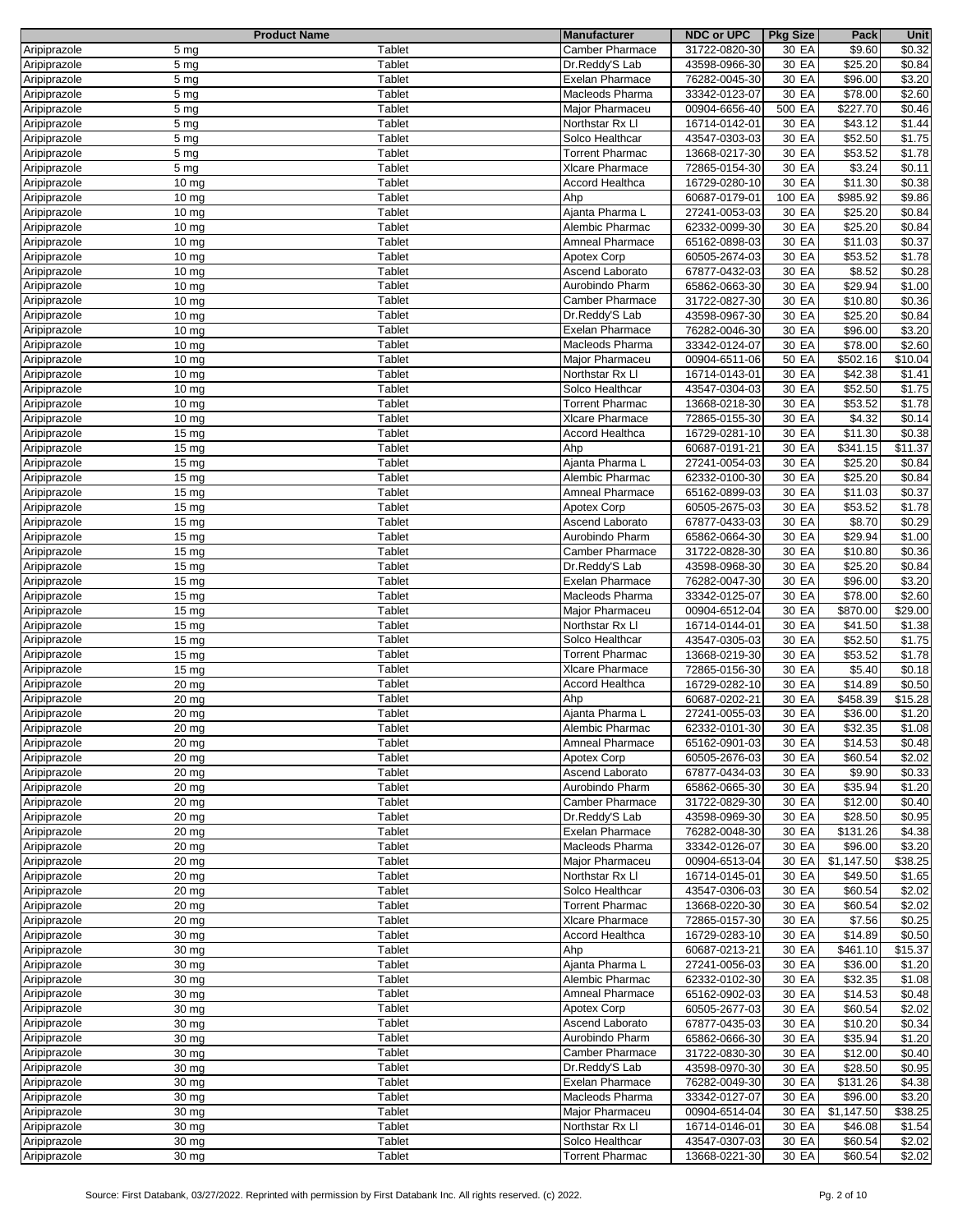|                   | <b>Product Name</b> |                               | <b>Manufacturer</b>    | <b>NDC or UPC</b> | <b>Pkg Size</b> | Pack             | Unit    |
|-------------------|---------------------|-------------------------------|------------------------|-------------------|-----------------|------------------|---------|
| Aripiprazole      | 30 mg               | Tablet                        | <b>XIcare Pharmace</b> | 72865-0158-30     | 30 EA           | \$7.92           | \$0.26  |
| Aripiprazole      | 1 mg/mL             | Solution, Oral                | Amneal Pharmace        | 65162-0893-74     |                 | Non-Pill Product |         |
| Aripiprazole      | 1 mg/mL             | Solution, Oral                |                        |                   |                 | Non-Pill Product |         |
|                   |                     |                               | Apotex Corp            | 60505-0404-05     |                 |                  |         |
| Aripiprazole      | 1 mg/mL             | Solution, Oral                | Aurobindo Pharm        | 59651-0110-55     |                 | Non-Pill Product |         |
| Aripiprazole      | 1 mg/mL             | Solution, Oral                | Silarx/Lannett         | 54838-0570-59     |                 | Non-Pill Product |         |
| Aripiprazole      | 1 mg/mL             | Solution, Oral                | Vistapharm             | 66689-0735-05     |                 | Non-Pill Product |         |
| Aripiprazole Odt  | $10 \text{ mg}$     | Tablet, Disintegrating        | Alembic Pharmac        | 62332-0103-30     | 30 EA           | \$1,206.50       | \$40.22 |
| Aripiprazole Odt  | $10 \text{ mg}$     | Tablet, Disintegrating        | Dr.Reddy'S Lab         | 43598-0733-30     | 30 EA           | \$904.88         | \$30.16 |
|                   |                     |                               |                        |                   |                 |                  |         |
| Aripiprazole Odt  | $10 \text{ mg}$     | Tablet, Disintegrating        | Orchidpharma, I        | 42043-0400-03     | 30 EA           | \$342.00         | \$11.40 |
| Aripiprazole Odt  | 15 <sub>mg</sub>    | Tablet, Disintegrating        | Alembic Pharmac        | 62332-0104-30     | 30 EA           | \$1,206.50       | \$40.22 |
| Aripiprazole Odt  | 15 <sub>mg</sub>    | Tablet, Disintegrating        | Dr.Reddy'S Lab         | 43598-0734-30     | 30 EA           | \$904.88         | \$30.16 |
| Aripiprazole Odt  | $15 \text{ mg}$     | Tablet, Disintegrating        | Orchidpharma, I        | 42043-0401-03     | 30 EA           | \$342.00         | \$11.40 |
| Aristada          | 441 mg/1.6 mL       | Suspension, Ext. Rel. Syringe | Alkermes Inc           | 65757-0401-03     |                 | Non-Pill Product |         |
| Aristada          | 662 mg/2.4 mL       | Suspension, Ext. Rel. Syringe | Alkermes Inc           | 65757-0402-03     |                 | Non-Pill Product |         |
|                   |                     |                               |                        |                   |                 |                  |         |
| Aristada          | 882 mg/3.2 mL       | Suspension, Ext. Rel. Syringe | Alkermes Inc           | 65757-0403-03     |                 | Non-Pill Product |         |
| Aristada          | 1,064 mg/3.9 mL     | Suspension, Ext. Rel. Syringe | Alkermes Inc           | 65757-0404-03     |                 | Non-Pill Product |         |
| Aristada Initio   | 675 mg/2.4 mL       | Suspension, Ext. Rel. Syringe | Alkermes Inc           | 65757-0500-03     |                 | Non-Pill Product |         |
| Asenapine Maleate | 2.5 <sub>mg</sub>   | Tablet, Sublingual            | Breckenridge           | 51991-0928-60     | 60 EA           | \$1,296.88       | \$21.61 |
| Asenapine Maleate | $2.5 \text{ mg}$    | Tablet, Sublingual            | Greenstone Llc.        | 59762-1091-06     | 60 EA           | \$432.29         | \$7.20  |
|                   |                     |                               |                        |                   |                 | \$1,296.88       |         |
| Asenapine Maleate | 5 mg                | Tablet, Sublingual            | Alembic Pharmac        | 62332-0198-60     | 60 EA           |                  | \$21.61 |
| Asenapine Maleate | 5 <sub>mg</sub>     | Tablet, Sublingual            | Breckenridge           | 51991-0358-60     | 60 EA           | \$1,296.88       | \$21.61 |
| Asenapine Maleate | 5 mg                | Tablet, Sublingual            | Greenstone Llc.        | 59762-2012-06     | 60 EA           | \$432.29         | \$7.20  |
| Asenapine Maleate | 5 <sub>mg</sub>     | Tablet, Sublingual            | Sigmapharm Labo        | 42794-0016-10     | 60 EA           | \$252.00         | \$4.20  |
| Asenapine Maleate | 10 <sub>mg</sub>    | Tablet, Sublingual            | Alembic Pharmac        | 62332-0199-60     | 60 EA           | \$1,296.88       | \$21.61 |
| Asenapine Maleate | $10 \text{ mg}$     | Tablet, Sublingual            | Breckenridge           | 51991-0360-60     | 60 EA           | \$1,296.88       | \$21.61 |
|                   |                     |                               |                        |                   |                 |                  |         |
| Asenapine Maleate | $10 \text{ mg}$     | Tablet, Sublingual            | Greenstone Llc.        | 59762-2888-06     | 60 EA           | \$432.29         | \$7.20  |
| Asenapine Maleate | $10 \text{ mg}$     | Tablet, Sublingual            | Sigmapharm Labo        | 42794-0017-10     | 60 EA           | \$252.00         | \$4.20  |
| Caplyta           | 42 mg               | Capsule                       | Intra-Cellular         | 72060-0142-40     | 30 EA           | \$1,778.10       | \$59.27 |
| Clozapine         | 25 <sub>mg</sub>    | Tablet                        | <b>Accord Healthca</b> | 16729-0141-01     | 100 EA          | \$78.00          | \$0.78  |
| Clozapine         | 25 <sub>mg</sub>    | Tablet                        | Aurobindo Pharm        | 65862-0844-01     | 100 EA          | \$78.00          | \$0.78  |
|                   |                     |                               |                        |                   | 100 EA          | \$100.96         | \$1.01  |
| Clozapine         | 25 <sub>mg</sub>    | Tablet                        | Caraco/Sun Phar        | 57664-0345-88     |                 |                  |         |
| Clozapine         | 25 mg               | Tablet                        | <b>Heartwood Pharm</b> | 72721-1725-05     | 100 EA          | \$100.96         | \$1.01  |
| Clozapine         | 25 <sub>mg</sub>    | Tablet                        | Major Pharmaceu        | 00904-7089-61     | 100 EA          | \$43.12          | \$0.43  |
| Clozapine         | 25 mg               | Tablet                        | Mayne Pharma In        | 51862-0900-01     | 100 EA          | \$54.60          | \$0.55  |
| Clozapine         | 25 <sub>mg</sub>    | Tablet                        | Mylan                  | 00378-0825-02     | 100 EA          | \$100.96         | \$1.01  |
| Clozapine         | 25 <sub>mg</sub>    | Tablet                        | Mylan Instituti        | 51079-0921-20     | 100 EA          | \$78.00          | \$0.78  |
|                   |                     | Tablet                        | Teva Usa               |                   | 100 EA          | \$106.79         | \$1.07  |
| Clozapine         | 25 mg               |                               |                        | 00093-4359-01     |                 |                  |         |
| Clozapine         | 50 mg               | Tablet                        | Aurobindo Pharm        | 65862-0845-01     | 100 EA          | \$158.40         | \$1.58  |
| Clozapine         | 50 mg               | Tablet                        | Caraco/Sun Phar        | 57664-0241-88     | 100 EA          | \$158.40         | \$1.58  |
| Clozapine         | 50 mg               | Tablet                        | <b>Heartwood Pharm</b> | 72721-1750-05     | 100 EA          | \$158.40         | \$1.58  |
| Clozapine         | 50 mg               | Tablet                        | Mayne Pharma In        | 51862-0901-01     | 100 EA          | \$110.88         | \$1.11  |
| Clozapine         | 50 mg               | Tablet                        | Mylan                  | 00378-0972-01     | 100 EA          | \$158.40         | \$1.58  |
|                   |                     |                               |                        |                   |                 |                  |         |
| Clozapine         | 50 mg               | Tablet                        | Teva Usa               | 00093-4404-01     | 100 EA          | \$158.40         | \$1.58  |
| Clozapine         | 100 mg              | Tablet                        | <b>Accord Healthca</b> | 16729-0142-01     | 100 EA          | \$198.00         | \$1.98  |
| Clozapine         | 100 mg              | Tablet                        | Aurobindo Pharm        | 65862-0846-01     | 100 EA          | \$130.68         | \$1.31  |
| Clozapine         | 100 mg              | Tablet                        | Caraco/Sun Phar        | 57664-0347-88     | 100 EA          | \$261.92         | \$2.62  |
| Clozapine         | 100 mg              | Tablet                        | Heartwood Pharm        | 72721-1760-05     | 100 EA          | \$261.89         | \$2.62  |
| Clozapine         | 100 mg              | Tablet                        | Major Pharmaceu        | 00904-7087-61     | 100 EA          | \$112.44         | \$1.12  |
|                   |                     |                               |                        |                   |                 |                  |         |
| Clozapine         | 100 mg              | Tablet                        | Mayne Pharma In        | 51862-0902-01     | 100 EA          | \$138.60         | \$1.39  |
| Clozapine         | 100 mg              | Tablet                        | Mylan                  | 00378-0860-02     | 100 EA          | \$261.89         | \$2.62  |
| Clozapine         | 100 mg              | Tablet                        | Mylan Instituti        | 51079-0922-20     | 100 EA          | \$198.00         | \$1.98  |
| Clozapine         | 100 mg              | Tablet                        | Teva Usa               | 00093-7772-01     | 100 EA          | \$277.19         | \$2.77  |
| Clozapine         | 200 mg              | Tablet                        | Aurobindo Pharm        | 65862-0847-01     | 100 EA          | \$313.54         | \$3.14  |
| Clozapine         | 200 mg              | Tablet                        | <b>Heartwood Pharm</b> | 72721-1770-05     | 100 EA          | \$523.78         | \$5.24  |
|                   |                     |                               |                        |                   |                 |                  |         |
| Clozapine         | 200 mg              | Tablet                        | Major Pharmaceu        | 00904-7088-61     | 100 EA          | \$245.89         | \$2.46  |
| Clozapine         | 200 mg              | Tablet                        | Mayne Pharma In        | 51862-0903-01     | 100 EA          | \$219.48         | \$2.19  |
| Clozapine         | 200 mg              | Tablet                        | Mylan                  | 00378-0973-02     | 100 EA          | \$526.66         | \$5.27  |
| Clozapine         | 200 mg              | Tablet                        | Mylan Instituti        | 51079-0749-20     | 100 EA          | \$313.54         | \$3.14  |
| Clozapine         | 200 mg              | Tablet                        | Sun Pharmaceuti        | 57664-0211-88     | 100 EA          | \$313.54         | \$3.14  |
| Clozapine         | 200 mg              | Tablet                        | Teva Usa               | 00093-4405-01     | 100 EA          | \$526.66         | \$5.27  |
|                   |                     |                               |                        |                   |                 |                  |         |
| Clozapine Odt     | 12.5 mg             | Tablet, Disintegrating        | Teva Usa               | 00093-5416-01     | 100 EA          | \$213.84         | \$2.14  |
| Clozapine Odt     | 25 mg               | Tablet, Disintegrating        | Mylan                  | 00378-3813-01     | 100 EA          | \$287.71         | \$2.88  |
| Clozapine Odt     | 25 mg               | Tablet, Disintegrating        | Mylan Instituti        | 51079-0212-04     | 40 EA           | \$115.12         | \$2.88  |
| Clozapine Odt     | $25 \text{ mg}$     | Tablet, Disintegrating        | Teva Usa               | 00093-5417-01     | 100 EA          | \$287.71         | \$2.88  |
| Clozapine Odt     | 100 mg              | Tablet, Disintegrating        | Mylan                  | 00378-3815-01     | 100 EA          | \$784.76         | \$7.85  |
| Clozapine Odt     | 100 mg              | Tablet, Disintegrating        | Mylan Instituti        | 51079-0288-04     | 40 EA           | \$313.92         | \$7.85  |
|                   |                     |                               |                        |                   |                 |                  |         |
| Clozapine Odt     | $100 \text{ mg}$    | Tablet, Disintegrating        | Teva Usa               | 00093-5419-01     | 100 EA          | \$784.76         | \$7.85  |
| Clozapine Odt     | 150 mg              | Tablet, Disintegrating        | Teva Usa               | 00093-5376-01     | 100 EA          | \$2,071.58       | \$20.72 |
| Clozapine Odt     | 200 mg              | Tablet, Disintegrating        | Teva Usa               | 00093-5377-01     | 100 EA          | \$2,762.12       | \$27.62 |
| Clozaril          | 25 mg               | Tablet                        | <b>HIs Therapeutic</b> | 69809-0126-05     | 100 EA          | \$678.41         | \$6.78  |
| Clozaril          | 50 mg               | Tablet                        | <b>HIs Therapeutic</b> | 69809-0130-05     | 100 EA          | \$1,218.04       | \$12.18 |
| Clozaril          | $100 \text{ mg}$    | Tablet                        | <b>HIs Therapeutic</b> | 69809-0127-05     | 100 EA          | \$1,757.65       | \$17.58 |
|                   |                     |                               |                        |                   |                 |                  |         |
| Clozaril          | 200 mg              | Tablet                        | <b>HIs Therapeutic</b> | 69809-0135-05     | 100 EA          | \$3,515.30       | \$35.15 |
| Fanapt            | 1 $mg$              | Tablet                        | Vanda Pharmaceu        | 43068-0101-02     | 60 EA           | \$1,939.50       | \$32.33 |
| Fanapt            | 2 <sub>mg</sub>     | Tablet                        | Vanda Pharmaceu        | 43068-0102-02     | 60 EA           | \$1,939.50       | \$32.33 |
| Fanapt            | 4 mg                | Tablet                        | Vanda Pharmaceu        | 43068-0104-02     | 60 EA           | \$1,939.50       | \$32.33 |
|                   |                     |                               |                        |                   |                 |                  |         |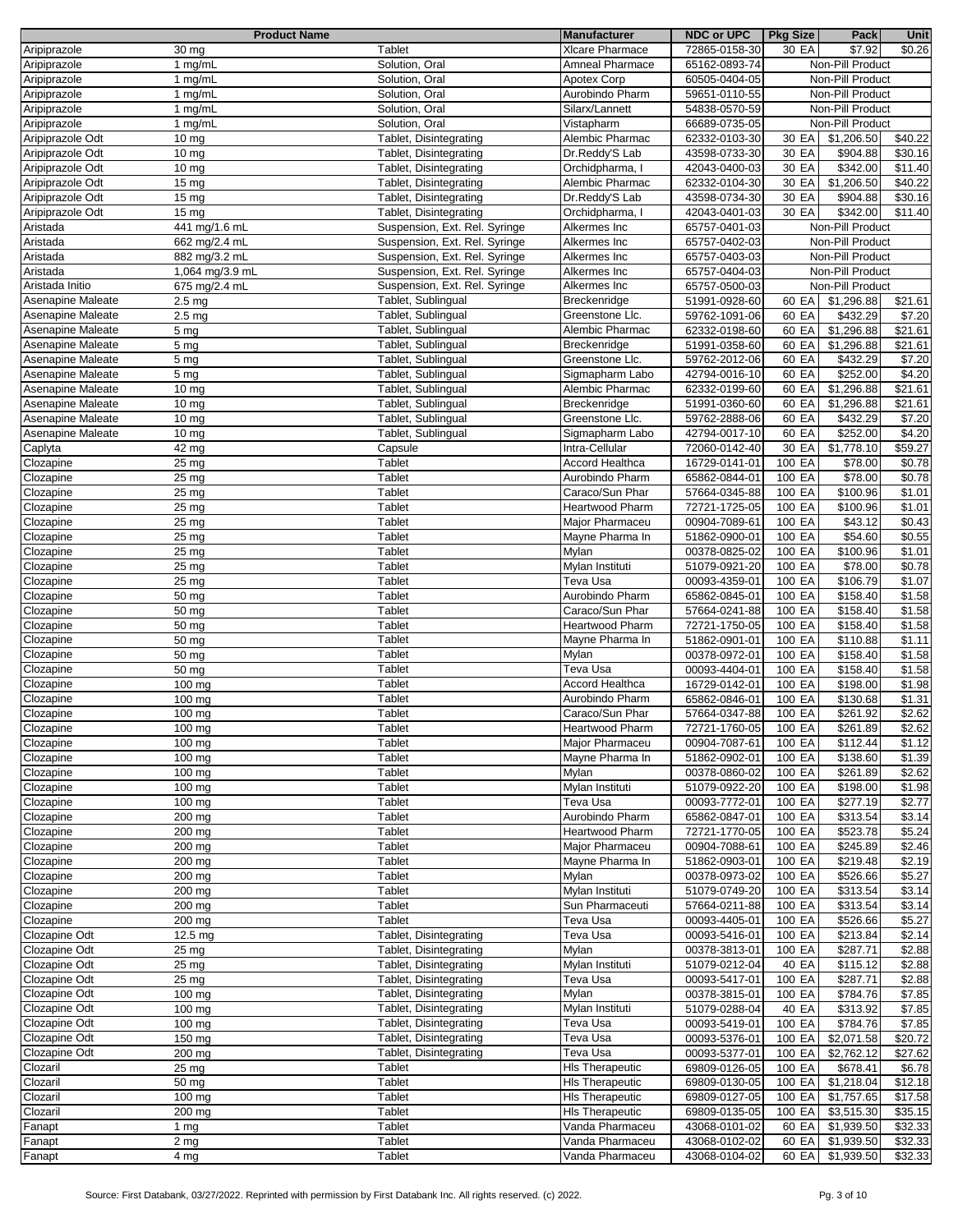|                 | <b>Product Name</b>                 |                   | <b>Manufacturer</b>    | <b>NDC or UPC</b> | <b>Pkg Size</b> | Pack             | Unit                |
|-----------------|-------------------------------------|-------------------|------------------------|-------------------|-----------------|------------------|---------------------|
| Fanapt          | 6 mg                                | Tablet            | Vanda Pharmaceu        | 43068-0106-02     | 60 EA           | \$2,386.44       | \$39.77             |
| Fanapt          | 8 mg                                | <b>Tablet</b>     | Vanda Pharmaceu        | 43068-0108-02     | 60 EA           | \$2,386.44       | \$39.77             |
| Fanapt          | 10 mg                               | <b>Tablet</b>     | Vanda Pharmaceu        | 43068-0110-02     | 60 EA           | \$3,821.77       | \$63.70             |
| Fanapt          |                                     | Tablet            |                        |                   |                 |                  |                     |
|                 | $12 \text{ mg}$                     |                   | Vanda Pharmaceu        | 43068-0112-02     | 60 EA           | \$3,821.77       | \$63.70             |
| Fanapt          | 1 mg (2)-2 mg (2)-4 mg (2)-6 mg (2) | Tablet, Dose Pk   | Vanda Pharmaceu        | 43068-0113-04     | 8 EA            | \$258.62         | \$32.33             |
| Geodon          | 20 mg                               | Capsule           | Pfizer Us Pharm        | 00049-0352-60     | 60 EA           | \$1,598.59       | \$26.64             |
| Geodon          | 40 mg                               | Capsule           | Pfizer/Viatris         | 00049-0054-60     | 60 EA           | \$1,598.59       | \$26.64             |
| Geodon          | 60 mg                               | Capsule           | Pfizer Us Pharm        | 00049-0356-60     | 60 EA           | \$1,939.94       | \$32.33             |
| Geodon          | 80 mg                               | Capsule           | Pfizer Us Pharm        | 00049-0358-60     | 60 EA           | \$1,939.94       | \$32.33             |
|                 |                                     |                   |                        |                   |                 |                  |                     |
| Geodon          | 20 mg/mL (final concentration)      | Vial              | Pfizer/Viatris         | 00049-1203-10     |                 | Non-Pill Product |                     |
| Geodon          | 20 mg/mL (final concentration)      | Vial              | Pfizer/Viatris         | 00049-3920-83     |                 | Non-Pill Product |                     |
| Invega          | 1.5 <sub>mg</sub>                   | Tablet, Ext. Rel. | Janssen Pharm.         | 50458-0554-01     | 30 EA           | \$441.43         | \$14.71             |
| Invega          | 3 mg                                | Tablet, Ext. Rel. | Janssen Pharm.         | 50458-0550-01     | 30 EA           | \$441.43         | \$14.71             |
| Invega          | 6 mg                                | Tablet, Ext. Rel. | Janssen Pharm.         | 50458-0551-01     | 30 EA           | \$441.43         | \$14.71             |
|                 |                                     | Tablet, Ext. Rel. |                        |                   |                 |                  |                     |
| Invega          | 9 <sub>mg</sub>                     |                   | Janssen Pharm.         | 50458-0552-01     | 30 EA           | \$662.14         | $\sqrt{$22.07}$     |
| Invega Hafyera  | 1,092 mg/3.5 mL                     | Syringe           | Janssen Pharm.         | 50458-0611-01     |                 | Non-Pill Product |                     |
| Invega Hafyera  | 1,560 mg/5 mL                       | Syringe           | Janssen Pharm.         | 50458-0612-01     |                 | Non-Pill Product |                     |
| Invega Sustenna | 39 mg/0.25 mL                       | Syringe           | Janssen Pharm.         | 50458-0560-01     |                 | Non-Pill Product |                     |
| Invega Sustenna | 78 mg/0.5 mL                        | Syringe           | Janssen Pharm.         | 50458-0561-01     |                 | Non-Pill Product |                     |
| Invega Sustenna | 117 mg/0.75 mL                      | Syringe           | Janssen Pharm.         | 50458-0562-01     |                 | Non-Pill Product |                     |
|                 |                                     |                   |                        | 50458-0563-01     |                 | Non-Pill Product |                     |
| Invega Sustenna | 156 mg/mL                           | Syringe           | Janssen Pharm.         |                   |                 |                  |                     |
| Invega Sustenna | 234 mg/1.5 mL                       | Syringe           | Janssen Pharm.         | 50458-0564-01     |                 | Non-Pill Product |                     |
| Invega Trinza   | 273 mg/0.88 mL                      | Syringe           | Janssen Pharm.         | 50458-0606-01     |                 | Non-Pill Product |                     |
| Invega Trinza   | 410 mg/1.32 mL                      | Syringe           | Janssen Pharm.         | 50458-0607-01     |                 | Non-Pill Product |                     |
| Invega Trinza   | 546 mg/1.75 mL                      | Syringe           | Janssen Pharm.         | 50458-0608-01     |                 | Non-Pill Product |                     |
| Invega Trinza   | 819 mg/2.63 mL                      | Syringe           | Janssen Pharm.         | 50458-0609-01     |                 | Non-Pill Product |                     |
|                 |                                     |                   |                        |                   |                 |                  |                     |
| Latuda          | 20 mg                               | Tablet            | Sunovion Pharma        | 63402-0302-30     | 30 EA           | \$1,702.44       | \$56.75             |
| Latuda          | 40 mg                               | Tablet            | Sunovion Pharma        | 63402-0304-30     | 30 EA           | \$1,702.44       | \$56.75             |
| Latuda          | 60 mg                               | <b>Tablet</b>     | Sunovion Pharma        | 63402-0306-30     | 30 EA           | \$1,702.44       | \$56.75             |
| Latuda          | $80 \, mg$                          | <b>Tablet</b>     | Sunovion Pharma        | 63402-0308-30     | 30 EA           | \$1,702.44       | $\overline{$}56.75$ |
| Latuda          | 120 mg                              | Tablet            | Sunovion Pharma        | 63402-0312-30     | 30 EA           | \$2,541.24       | \$84.71             |
|                 |                                     | Tablet            | Alkermes Inc           | 65757-0651-42     | 30 EA           | \$1,668.00       | \$55.60             |
| Lybalvi         | 5 mg-10 mg                          |                   |                        |                   |                 |                  |                     |
| Lybalvi         | 10 mg-10 mg                         | <b>Tablet</b>     | Alkermes Inc           | 65757-0652-42     | 30 EA           | \$1,668.00       | \$55.60             |
| Lybalvi         | 15 mg-10 mg                         | Tablet            | Alkermes Inc           | 65757-0653-42     | 30 EA           | \$1,668.00       | \$55.60             |
| Lybalvi         | 20 mg-10 mg                         | <b>Tablet</b>     | Alkermes Inc           | 65757-0654-42     | 30 EA           | \$1,668.00       | \$55.60             |
| Nuplazid        | 34 mg                               | Capsule           | Acadia Pharmace        | 63090-0340-30     | 30 EA           | \$5,007.60       | \$166.92            |
| Nuplazid        | 10 mg                               | Tablet            | Acadia Pharmace        | 63090-0100-30     | 30 EA           | \$5,007.60       | \$166.92            |
| Olanzapine      | 2.5 <sub>mg</sub>                   | Tablet            | <b>Acetris Health</b>  | 52343-0038-30     | 30 EA           | \$2.62           | \$0.09              |
|                 |                                     |                   |                        |                   |                 |                  |                     |
| Olanzapine      | 2.5 <sub>mg</sub>                   | Tablet            | Ahp                    | 68084-0525-01     | 100 EA          | \$52.74          | \$0.53              |
| Olanzapine      | 2.5 <sub>mg</sub>                   | Tablet            | Apotex Corp            | 60505-3110-03     | 30 EA           | \$12.00          | \$0.40              |
| Olanzapine      | 2.5 <sub>mg</sub>                   | <b>Tablet</b>     | Aurobindo Pharm        | 65862-0561-30     | 30 EA           | \$12.00          | \$0.40              |
| Olanzapine      | 2.5 <sub>mg</sub>                   | <b>Tablet</b>     | Dr.Reddy'S Lab         | 55111-0163-30     | 30 EA           | \$7.08           | $\sqrt{$}0.24$      |
| Olanzapine      | 2.5 <sub>mg</sub>                   | Tablet            | Macleods Pharma        | 33342-0067-07     | 30 EA           | \$5.10           | \$0.17              |
|                 |                                     | Tablet            | Major Pharmaceu        |                   | 100 EA          | \$41.44          | \$0.41              |
| Olanzapine      | 2.5 <sub>mg</sub>                   |                   |                        | 00904-6283-61     |                 |                  |                     |
| Olanzapine      | 2.5 <sub>mg</sub>                   | <b>Tablet</b>     | Prasco Labs            | 66993-0680-30     | 30 EA           | \$12.00          | \$0.40              |
| Olanzapine      | 2.5 <sub>mg</sub>                   | Tablet            | Sun Pharmaceuti        | 62756-0551-83     | 30 EA           | \$12.00          | \$0.40              |
| Olanzapine      | $2.5 \text{ mg}$                    | Tablet            | <b>Torrent Pharmac</b> | 13668-0166-30     | 30 EA           | \$7.08           | \$0.24              |
| Olanzapine      | 2.5 <sub>mg</sub>                   | Tablet            | <b>Virtus Pharmace</b> | 69543-0380-30     | 30 EA           | \$5.10           | \$0.17              |
| Olanzapine      | 5 mg                                | Tablet            | <b>Acetris Health</b>  | 52343-0039-30     | 30 EA           | \$3.06           | \$0.10              |
| Olanzapine      |                                     |                   |                        |                   |                 |                  |                     |
|                 | 5 <sub>mg</sub>                     | Tablet            | Ahp                    | 68084-0723-01     | 100 EA          | \$59.84          | \$0.60              |
| Olanzapine      | 5 <sub>mg</sub>                     | Tablet            | Apotex Corp            | 60505-3111-08     | 1000 EA         | \$430.00         | \$0.43              |
| Olanzapine      | 5 <sub>mg</sub>                     | Tablet            | Aurobindo Pharm        | 65862-0562-30     | 30 EA           | \$12.90          | \$0.43              |
| Olanzapine      | 5 mg                                | Tablet            | Dr.Reddy'S Lab         | 43598-0164-30     | 30 EA           | \$8.34           | \$0.28              |
| Olanzapine      | 5 <sub>mg</sub>                     | Tablet            | Macleods Pharma        | 33342-0068-07     | 30 EA           | \$5.88           | \$0.20              |
| Olanzapine      | 5 mg                                | Tablet            | Major Pharmaceu        | 00904-6377-61     | 100 EA          | \$43.31          | \$0.43              |
| Olanzapine      | 5 <sub>mg</sub>                     | Tablet            | Prasco Labs            | 66993-0681-30     | 30 EA           | \$12.90          | \$0.43              |
| Olanzapine      |                                     |                   |                        |                   |                 |                  |                     |
|                 | 5 <sub>mg</sub>                     | Tablet            | Sun Pharmaceuti        | 62756-0552-83     | 30 EA           | \$12.90          | \$0.43              |
| Olanzapine      | 5 <sub>mg</sub>                     | Tablet            | <b>Torrent Pharmac</b> | 13668-0167-30     | 30 EA           | \$8.34           | \$0.28              |
| Olanzapine      | 5 mg                                | Tablet            | Virtus Pharmace        | 69543-0381-30     | 30 EA           | \$5.88           | \$0.20              |
| Olanzapine      | 7.5 mg                              | Tablet            | <b>Acetris Health</b>  | 52343-0040-30     | 30 EA           | \$3.72           | \$0.12              |
| Olanzapine      | 7.5 mg                              | <b>Tablet</b>     | Apotex Corp            | 60505-3112-08     | 1000 EA         | \$540.00         | \$0.54              |
| Olanzapine      | 7.5 mg                              | Tablet            | Aurobindo Pharm        | 65862-0563-30     | 30 EA           | \$16.20          | \$0.54              |
|                 |                                     |                   |                        |                   |                 |                  |                     |
| Olanzapine      | 7.5 mg                              | Tablet            | Dr.Reddy'S Lab         | 43598-0165-30     | 30 EA           | \$10.14          | \$0.34              |
| Olanzapine      | 7.5 mg                              | Tablet            | Macleods Pharma        | 33342-0069-07     | 30 EA           | \$7.20           | \$0.24              |
| Olanzapine      | 7.5 mg                              | Tablet            | Prasco Labs            | 66993-0682-30     | 30 EA           | \$16.20          | \$0.54              |
| Olanzapine      | 7.5 mg                              | Tablet            | Sun Pharmaceuti        | 62756-0553-83     | 30 EA           | \$16.20          | \$0.54              |
| Olanzapine      | 7.5 mg                              | Tablet            | <b>Torrent Pharmac</b> | 13668-0168-30     | 30 EA           | \$10.14          | \$0.34              |
| Olanzapine      | 7.5 mg                              | Tablet            | Virtus Pharmace        | 69543-0382-30     | 30 EA           | \$7.20           | \$0.24              |
|                 |                                     |                   |                        |                   |                 |                  |                     |
| Olanzapine      | $10 \text{ mg}$                     | Tablet            | <b>Acetris Health</b>  | 52343-0041-30     | 30 EA           | \$4.55           | \$0.15              |
| Olanzapine      | $10 \, mg$                          | Tablet            | Ahp                    | 68084-0740-01     | 100 EA          | \$93.06          | \$0.93              |
| Olanzapine      | $10 \text{ mg}$                     | Tablet            | Apotex Corp            | 60505-3113-08     | 1000 EA         | \$670.00         | \$0.67              |
| Olanzapine      | $10 \text{ mg}$                     | Tablet            | Aurobindo Pharm        | 65862-0564-30     | 30 EA           | \$20.10          | \$0.67              |
| Olanzapine      | $10 \text{ mg}$                     | Tablet            | Dr.Reddy'S Lab         | 43598-0166-30     | 30 EA           | \$12.54          | \$0.42              |
| Olanzapine      | $10 \text{ mg}$                     | Tablet            | Macleods Pharma        | 33342-0070-07     | 30 EA           | \$8.58           | \$0.29              |
|                 |                                     |                   |                        |                   |                 |                  |                     |
| Olanzapine      | 10 mg                               | Tablet            | Major Pharmaceu        | 00904-6376-61     | 100 EA          | \$57.54          | \$0.58              |
| Olanzapine      | $\overline{10}$ mg                  | Tablet            | Prasco Labs            | 66993-0683-30     | 30 EA           | \$20.10          | \$0.67              |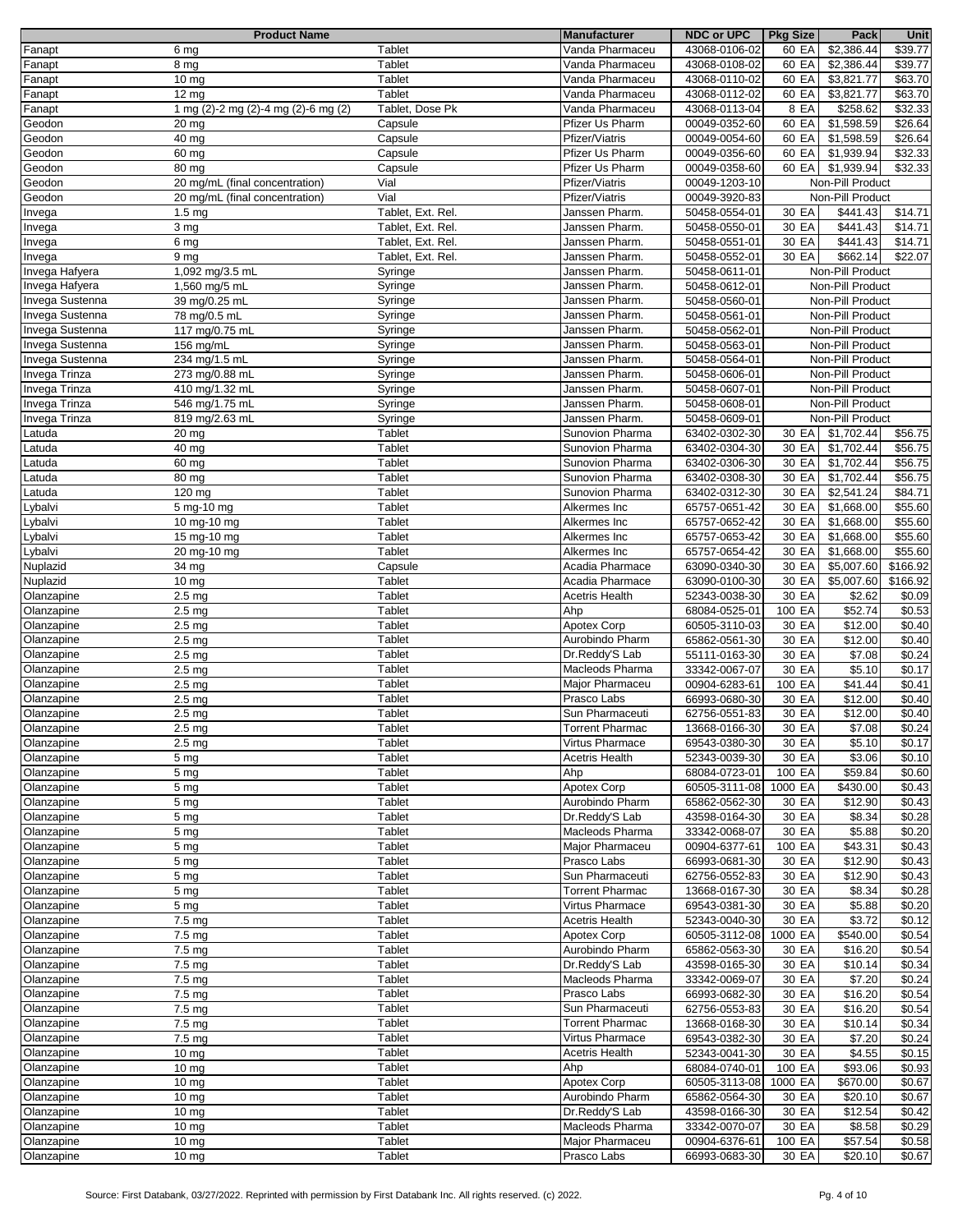|                           | <b>Product Name</b> |                        | <b>Manufacturer</b>    | <b>NDC or UPC</b> | <b>Pkg Size</b> | Pack             | Unit               |
|---------------------------|---------------------|------------------------|------------------------|-------------------|-----------------|------------------|--------------------|
| Olanzapine                | 10 <sub>mg</sub>    | Tablet                 | Sun Pharmaceuti        | 62756-0554-83     | 30 EA           | \$20.10          | \$0.67             |
| Olanzapine                | $10 \text{ mg}$     | Tablet                 | <b>Torrent Pharmac</b> | 13668-0169-30     | 30 EA           | \$12.54          | \$0.42             |
| Olanzapine                | 10 <sub>mg</sub>    | Tablet                 | Virtus Pharmace        | 69543-0383-30     | 30 EA           | \$8.58           | \$0.29             |
|                           |                     |                        |                        |                   |                 |                  |                    |
| Olanzapine                | 15 <sub>mg</sub>    | Tablet                 | <b>Acetris Health</b>  | 52343-0042-30     | 30 EA           | \$6.80           | \$0.23             |
| Olanzapine                | 15 <sub>mg</sub>    | Tablet                 | Ahp                    | 68084-0528-01     | 100 EA          | \$90.00          | \$0.90             |
| Olanzapine                | 15 <sub>mg</sub>    | Tablet                 | <b>Apotex Corp</b>     | 60505-3114-03     | 30 EA           | \$30.00          | \$1.00             |
| Olanzapine                | 15 <sub>mg</sub>    | Tablet                 | Aurobindo Pharm        | 65862-0565-30     | 30 EA           | \$30.00          | \$1.00             |
| Olanzapine                | 15 <sub>mg</sub>    | Tablet                 | Dr.Reddy'S Lab         | 55111-0167-30     | 30 EA           | \$18.84          | \$0.63             |
|                           |                     |                        |                        |                   |                 |                  |                    |
| Olanzapine                | 15 mg               | Tablet                 | Macleods Pharma        | 33342-0071-07     | 30 EA           | \$13.26          | $\overline{$}0.44$ |
| Olanzapine                | 15 mg               | Tablet                 | Major Pharmaceu        | 00904-6286-06     | 50 EA           | \$43.34          | \$0.87             |
| Olanzapine                | 15 <sub>mg</sub>    | Tablet                 | Prasco Labs            | 66993-0684-30     | 30 EA           | \$30.00          | \$1.00             |
| Olanzapine                | 15 <sub>mg</sub>    | Tablet                 | Sun Pharmaceuti        | 62756-0555-83     | 30 EA           | \$30.00          | \$1.00             |
| Olanzapine                | 15 mg               | Tablet                 | <b>Torrent Pharmac</b> | 13668-0170-30     | 30 EA           | \$18.84          | \$0.63             |
| Olanzapine                | 15 <sub>mg</sub>    | Tablet                 | Virtus Pharmace        | 69543-0384-30     | 30 EA           | \$13.26          | \$0.44             |
|                           |                     |                        |                        |                   |                 |                  |                    |
| Olanzapine                | 20 mg               | Tablet                 | <b>Acetris Health</b>  | 52343-0043-30     | 30 EA           | \$8.77           | \$0.29             |
| Olanzapine                | 20 mg               | Tablet                 | Ahp                    | 68084-0529-01     | 100 EA          | \$114.00         | \$1.14             |
| Olanzapine                | 20 mg               | Tablet                 | Apotex Corp            | 60505-3140-03     | 30 EA           | \$40.50          | \$1.35             |
| Olanzapine                | 20 mg               | Tablet                 | Aurobindo Pharm        | 65862-0566-30     | 30 EA           | \$40.50          | \$1.35             |
| Olanzapine                | 20 mg               | Tablet                 | Dr.Reddy'S Lab         | 55111-0168-30     | 30 EA           | \$25.14          | \$0.84             |
|                           |                     |                        |                        |                   |                 |                  |                    |
| Olanzapine                | 20 mg               | Tablet                 | Macleods Pharma        | 33342-0072-07     | 30 EA           | \$17.28          | 50.58              |
| Olanzapine                | 20 mg               | Tablet                 | Major Pharmaceu        | 00904-6287-06     | 50 EA           | \$56.32          | \$1.13             |
| Olanzapine                | $20$ mg             | Tablet                 | Prasco Labs            | 66993-0685-30     | 30 EA           | \$40.50          | \$1.35             |
| Olanzapine                | $20$ mg             | Tablet                 | Sun Pharmaceuti        | 62756-0556-83     | 30 EA           | \$40.50          | \$1.35             |
| Olanzapine                | $20$ mg             | Tablet                 | <b>Torrent Pharmac</b> | 13668-0171-30     | 30 EA           | \$25.14          | \$0.84             |
|                           |                     |                        |                        |                   |                 |                  |                    |
| Olanzapine                | 20 mg               | Tablet                 | Virtus Pharmace        | 69543-0385-30     | 30 EA           | \$17.28          | \$0.58             |
| Olanzapine                | 10 <sub>mg</sub>    | Vial                   | Amer. Regent           | 00517-0955-01     |                 | Non-Pill Product |                    |
| Olanzapine                | 10 mg               | Vial                   | <b>Auromedics Phar</b> | 55150-0308-01     |                 | Non-Pill Product |                    |
| Olanzapine                | 10 <sub>mg</sub>    | Vial                   | Sandoz                 | 00781-3159-72     |                 | Non-Pill Product |                    |
| Olanzapine                |                     | Vial                   | Sandoz/Premier         | 00781-9105-72     |                 | Non-Pill Product |                    |
|                           | $10 \text{ mg}$     |                        |                        |                   |                 |                  |                    |
| Olanzapine-Fluoxetine Hcl | 3 mg-25 mg          | Capsule                | Par Pharm.             | 49884-0277-11     | 30 EA           | \$282.53         | \$9.42             |
| Olanzapine-Fluoxetine Hcl | 3 mg-25 mg          | Capsule                | Teva Usa               | 00093-5503-56     | 30 EA           | \$286.02         | \$9.53             |
| Olanzapine-Fluoxetine Hcl | 6 mg-25 mg          | Capsule                | Par Pharm.             | 49884-0250-11     | 30 EA           | \$386.21         | \$12.87            |
| Olanzapine-Fluoxetine Hcl | 6 mg-25 mg          | Capsule                | Teva Usa               | 00093-5504-56     | 30 EA           | \$417.10         | \$13.90            |
| Olanzapine-Fluoxetine Hcl | 6 mg-50 mg          | Capsule                | Par Pharm.             | 49884-0251-11     | 30 EA           | \$386.21         | \$12.87            |
|                           |                     |                        |                        |                   |                 |                  |                    |
| Olanzapine-Fluoxetine Hcl | 6 mg-50 mg          | Capsule                | Teva Usa               | 00093-5505-56     | 30 EA           | \$417.10         | \$13.90            |
| Olanzapine-Fluoxetine Hcl | 12 mg-25 mg         | Capsule                | Par Pharm.             | 49884-0252-11     | 30 EA           | \$582.05         | \$19.40            |
| Olanzapine-Fluoxetine Hcl | 12 mg-25 mg         | Capsule                | Teva Usa               | 00093-5506-56     | 30 EA           | \$628.61         | \$20.95            |
| Olanzapine-Fluoxetine Hcl | 12 mg-50 mg         | Capsule                | Par Pharm.             | 49884-0253-11     | 30 EA           | \$582.05         | \$19.40            |
| Olanzapine-Fluoxetine Hcl | 12 mg-50 mg         | Capsule                | Teva Usa               | 00093-5507-56     | 30 EA           | \$628.61         | \$20.95            |
|                           |                     |                        |                        |                   |                 |                  |                    |
| Olanzapine Odt            | 5 mg                | Tablet, Disintegrating | Apotex Corp            | 60505-3275-03     | 30 EA           | \$30.80          | \$1.03             |
| Olanzapine Odt            | 5 <sub>mg</sub>     | Tablet, Disintegrating | Aurobindo Pharm        | 65862-0656-03     | 30 EA           | \$29.78          | \$0.99             |
| Olanzapine Odt            | 5 <sub>mg</sub>     | Tablet, Disintegrating | Dr.Reddy'S Lab         | 55111-0262-81     | 30 EA           | \$62.26          | \$2.08             |
| Olanzapine Odt            | 5 <sub>mg</sub>     | Tablet, Disintegrating | Jubilant Cadist        | 59746-0306-32     | 30 EA           | \$30.80          | \$1.03             |
| Olanzapine Odt            | 5 <sub>mg</sub>     | Tablet, Disintegrating | Macleods Pharma        | 33342-0083-07     | 30 EA           | \$30.80          | \$1.03             |
|                           |                     |                        |                        |                   |                 |                  |                    |
| Olanzapine Odt            | 5 <sub>mg</sub>     | Tablet, Disintegrating | Mylan                  | 00378-5510-93     | 30 EA           | \$30.80          | \$1.03             |
| Olanzapine Odt            | 5 <sub>mg</sub>     | Tablet, Disintegrating | Par Pharm.             | 49884-0320-55     | 30 EA           | \$30.80          | \$1.03             |
| Olanzapine Odt            | 5 mg                | Tablet, Disintegrating | Sun Pharmaceuti        | 62756-0751-64     | 30 EA           | \$64.20          | \$2.14             |
| Olanzapine Odt            | 5 <sub>mg</sub>     | Tablet, Disintegrating | Teva Usa               | 00093-5245-65     | 30 EA           | \$64.27          | \$2.14             |
| Olanzapine Odt            | 5 mg                | Tablet, Disintegrating | <b>Torrent Pharmac</b> | 13668-0086-30     | 30 EA           | \$88.20          | \$2.94             |
|                           |                     |                        |                        |                   |                 |                  |                    |
| Olanzapine Odt            | $10 \text{ mg}$     | Tablet, Disintegrating | Apotex Corp            | 60505-3276-03     | 30 EA           | \$45.25          | \$1.51             |
| Olanzapine Odt            | 10 <sub>mg</sub>    | Tablet, Disintegrating | Aurobindo Pharm        | 65862-0657-03     | 30 EA           | \$44.23          | \$1.47             |
| Olanzapine Odt            | $10 \text{ mg}$     | Tablet, Disintegrating | Dr.Reddy'S Lab         | 55111-0263-81     | 30 EA           | \$91.46          | \$3.05             |
| Olanzapine Odt            | $10 \, mg$          | Tablet, Disintegrating | <b>Jubilant Cadist</b> | 59746-0307-32     | 30 EA           | \$45.25          | \$1.51             |
| Olanzapine Odt            | 10 <sub>mg</sub>    | Tablet, Disintegrating | Macleods Pharma        | 33342-0084-07     | 30 EA           | \$45.25          | \$1.51             |
| Olanzapine Odt            | $10 \text{ mg}$     | Tablet, Disintegrating | Mylan                  | 00378-5511-93     | 30 EA           | \$45.25          | \$1.51             |
|                           |                     |                        |                        |                   |                 |                  |                    |
| Olanzapine Odt            | $10 \mathrm{mg}$    | Tablet, Disintegrating | Par Pharm.             | 49884-0321-55     | 30 EA           | \$45.25          | \$1.51             |
| Olanzapine Odt            | 10 <sub>mg</sub>    | Tablet, Disintegrating | Sun Pharmaceuti        | 62756-0754-64     | 30 EA           | \$94.44          | \$3.15             |
| Olanzapine Odt            | $10 \text{ mg}$     | Tablet, Disintegrating | Teva Usa               | 00093-5246-65     | 30 EA           | \$94.42          | \$3.15             |
| Olanzapine Odt            | $10 \mathrm{mg}$    | Tablet, Disintegrating | Torrent Pharmac        | 13668-0088-30     | 30 EA           | \$130.20         | \$4.34             |
| Olanzapine Odt            |                     | Tablet, Disintegrating | <b>Apotex Corp</b>     |                   |                 |                  |                    |
|                           | 15 <sub>mg</sub>    |                        |                        | 60505-3277-03     | 30 EA           | \$66.73          | \$2.22             |
| Olanzapine Odt            | 15 <sub>mg</sub>    | Tablet, Disintegrating | Aurobindo Pharm        | 65862-0658-03     | 30 EA           | \$65.71          | \$2.19             |
| Olanzapine Odt            | $15 \text{ mg}$     | Tablet, Disintegrating | Dr.Reddy'S Lab         | 55111-0264-81     | 30 EA           | \$134.89         | \$4.50             |
| Olanzapine Odt            | 15 <sub>mg</sub>    | Tablet, Disintegrating | Jubilant Cadist        | 59746-0308-32     | 30 EA           | \$66.73          | \$2.22             |
| Olanzapine Odt            | 15 <sub>mg</sub>    | Tablet, Disintegrating | Macleods Pharma        | 33342-0085-07     | 30 EA           | \$66.73          | \$2.22             |
| Olanzapine Odt            | 15 <sub>mg</sub>    | Tablet, Disintegrating | Mylan                  | 00378-5512-93     | 30 EA           | \$66.73          | \$2.22             |
|                           |                     |                        |                        |                   |                 |                  |                    |
| Olanzapine Odt            | 15 <sub>mg</sub>    | Tablet, Disintegrating | Par Pharm.             | 49884-0322-55     | 30 EA           | \$66.73          | \$2.22             |
| Olanzapine Odt            | $15 \text{ mg}$     | Tablet, Disintegrating | Sun Pharmaceuti        | 62756-0755-64     | 30 EA           | \$139.26         | \$4.64             |
| Olanzapine Odt            | 15 <sub>mg</sub>    | Tablet, Disintegrating | Teva Usa               | 00093-5247-65     | 30 EA           | \$139.22         | \$4.64             |
| Olanzapine Odt            | $15 \text{ mg}$     | Tablet, Disintegrating | <b>Torrent Pharmac</b> | 13668-0089-30     | 30 EA           | \$191.10         | \$6.37             |
| Olanzapine Odt            | 20 mg               | Tablet, Disintegrating | Apotex Corp            | 60505-3278-03     | 30 EA           | \$88.22          | \$2.94             |
| Olanzapine Odt            |                     |                        | Aurobindo Pharm        |                   |                 |                  |                    |
|                           | 20 mg               | Tablet, Disintegrating |                        | 65862-0659-03     | 30 EA           | \$87.20          | \$2.91             |
| Olanzapine Odt            | 20 <sub>mg</sub>    | Tablet, Disintegrating | Dr.Reddy'S Lab         | 55111-0265-81     | 30 EA           | \$178.32         | \$5.94             |
| Olanzapine Odt            | 20 mg               | Tablet, Disintegrating | Jubilant Cadist        | 59746-0309-32     | 30 EA           | \$88.22          | \$2.94             |
| Olanzapine Odt            | 20 mg               | Tablet, Disintegrating | Macleods Pharma        | 33342-0086-07     | 30 EA           | \$88.22          | \$2.94             |
| Olanzapine Odt            | 20 mg               | Tablet, Disintegrating | Mylan                  | 00378-5513-93     | 30 EA           | \$88.22          | \$2.94             |
|                           |                     |                        |                        |                   |                 |                  |                    |
| Olanzapine Odt            | $\overline{20}$ mg  | Tablet, Disintegrating | Par Pharm.             | 49884-0323-55     | 30 EA           | \$88.22          | \$2.94             |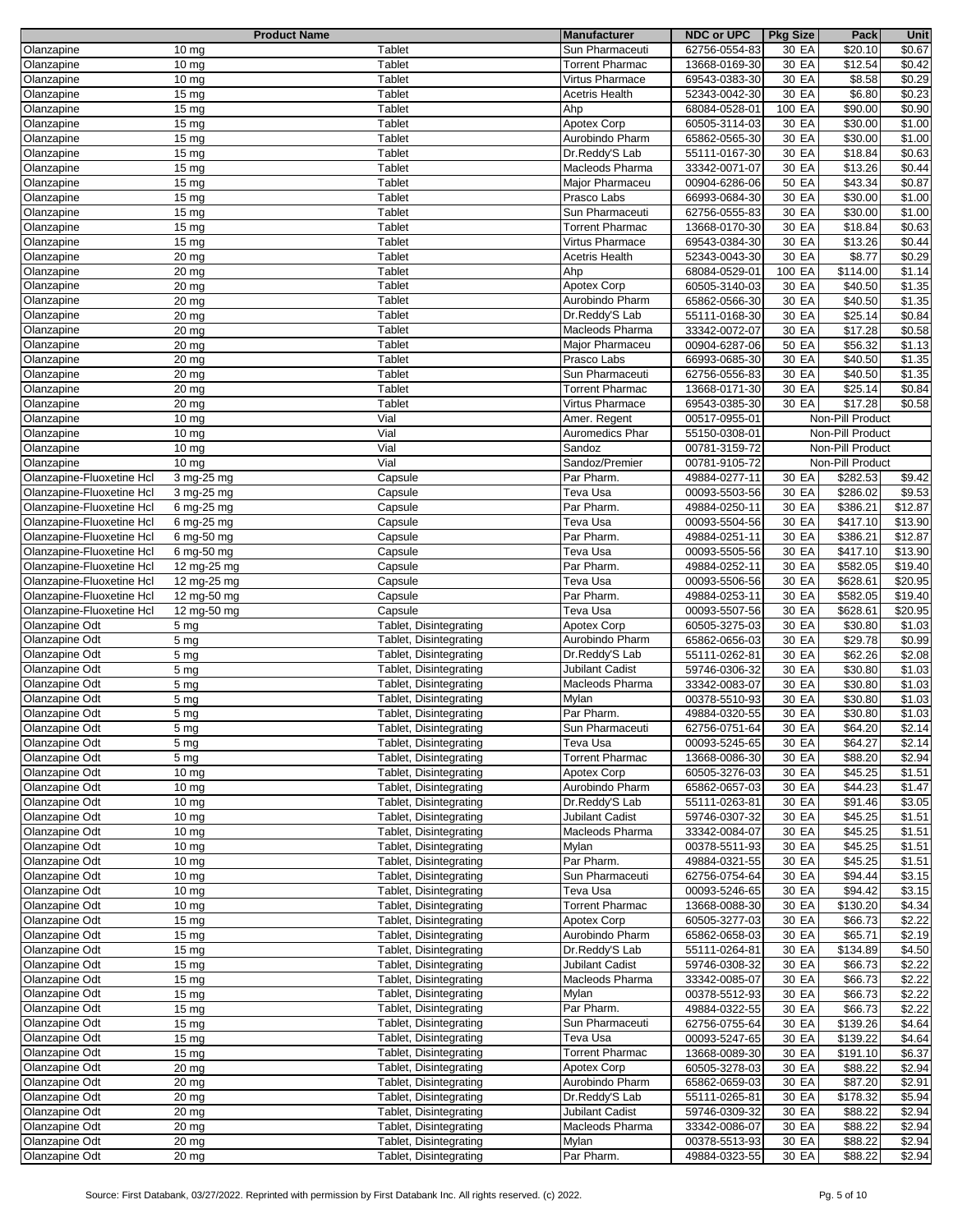|                     | <b>Product Name</b> |                               | <b>Manufacturer</b>    | <b>NDC or UPC</b> | <b>Pkg Size</b> | Pack             | Unit    |
|---------------------|---------------------|-------------------------------|------------------------|-------------------|-----------------|------------------|---------|
| Olanzapine Odt      | 20 mg               | Tablet, Disintegrating        | Sun Pharmaceuti        | 62756-0757-64     | 30 EA           | \$184.08         | \$6.14  |
| Olanzapine Odt      | $20$ mg             | Tablet, Disintegrating        | Teva Usa               | 00093-5248-65     | 30 EA           | \$184.03         | \$6.13  |
| Olanzapine Odt      | $\overline{20}$ mg  | Tablet, Disintegrating        | <b>Torrent Pharmac</b> | 13668-0090-30     | 30 EA           | \$252.00         | \$8.40  |
| Paliperidone Er     | 1.5 <sub>mg</sub>   | Tablet, Ext. Rel.             | Actavis/Teva           | 00591-3692-30     | 30 EA           | \$881.16         | \$29.37 |
| Paliperidone Er     | 1.5 <sub>mg</sub>   | Tablet, Ext. Rel.             | <b>Amneal Pharmace</b> | 65162-0280-03     | 30 EA           | \$330.12         | \$11.00 |
|                     |                     |                               |                        |                   |                 |                  |         |
| Paliperidone Er     | 1.5 <sub>mg</sub>   | Tablet, Ext. Rel.             | Ani Pharmaceuti        | 43975-0349-03     | 30 EA           | \$440.10         | \$14.67 |
| Paliperidone Er     | $1.5 \text{ mg}$    | Tablet, Ext. Rel.             | Mylan/Archis Ph        | 00378-3978-93     | 30 EA           | \$880.19         | \$29.34 |
| Paliperidone Er     | 1.5 <sub>mg</sub>   | Tablet, Ext. Rel.             | Northstar Rx Ll        | 16714-0866-01     | 30 EA           | \$915.50         | \$30.52 |
| Paliperidone Er     | 1.5 <sub>mg</sub>   | Tablet, Ext. Rel.             | <b>Patriot Pharmac</b> | 10147-0951-03     | 30 EA           | 3396.41          | \$13.21 |
| Paliperidone Er     | 1.5 <sub>mg</sub>   | Tablet, Ext. Rel.             | Sun Pharma Glob        | 47335-0744-83     | 30 EA           | \$330.12         | \$11.00 |
| Paliperidone Er     | 1.5 <sub>mg</sub>   | Tablet, Ext. Rel.             | Tris Pharma Inc        | 27808-0222-01     | 30 EA           | \$240.00         | \$8.00  |
| Paliperidone Er     | 3 mg                | Tablet, Ext. Rel.             | Actavis/Teva           | 00591-3693-30     | 30 EA           | \$881.16         | \$29.37 |
| Paliperidone Er     | 3 mg                | Tablet, Ext. Rel.             | Amneal Pharmace        | 65162-0281-03     | 30 EA           | \$330.12         | \$11.00 |
| Paliperidone Er     | 3 mg                | Tablet, Ext. Rel.             | Ani Pharmaceuti        | 43975-0350-03     | 30 EA           | \$440.10         | \$14.67 |
|                     |                     |                               |                        |                   |                 |                  |         |
| Paliperidone Er     | 3 mg                | Tablet, Ext. Rel.             | Major Pharmaceu        | 00904-6935-61     | 100 EA          | \$1,637.96       | \$16.38 |
| Paliperidone Er     | 3 mg                | Tablet, Ext. Rel.             | Mylan Instituti        | 42292-0026-20     | 100 EA          | \$3,052.81       | \$30.53 |
| Paliperidone Er     | 3 mg                | Tablet, Ext. Rel.             | Mylan/Archis Ph        | 00378-3979-93     | 30 EA           | \$880.19         | \$29.34 |
| Paliperidone Er     | 3 mg                | Tablet, Ext. Rel.             | Northstar Rx Ll        | 16714-0867-01     | 30 EA           | \$905.32         | \$30.18 |
| Paliperidone Er     | 3 mg                | Tablet, Ext. Rel.             | Patriot Pharmac        | 10147-0952-03     | 30 EA           | \$396.41         | \$13.21 |
| Paliperidone Er     | 3 mg                | Tablet, Ext. Rel.             | Sun Pharma Glob        | 47335-0765-83     | 30 EA           | \$330.12         | \$11.00 |
| Paliperidone Er     | 3 <sub>mg</sub>     | Tablet, Ext. Rel.             | Tris Pharma Inc        | 27808-0223-01     | 30 EA           | \$240.00         | \$8.00  |
| Paliperidone Er     | 6 mg                | Tablet, Ext. Rel.             | Actavis/Teva           | 00591-3694-30     | 30 EA           | \$881.16         | \$29.37 |
| Paliperidone Er     | 6 mg                | Tablet, Ext. Rel.             | <b>Amneal Pharmace</b> | 65162-0282-03     | 30 EA           | \$330.12         | \$11.00 |
|                     |                     |                               |                        |                   |                 |                  |         |
| Paliperidone Er     | 6 mg                | Tablet, Ext. Rel.             | Ani Pharmaceuti        | 43975-0351-03     | 30 EA           | \$440.10         | \$14.67 |
| Paliperidone Er     | 6 mg                | Tablet, Ext. Rel.             | Major Pharmaceu        | 00904-6936-61     | 100 EA          | \$1,637.96       | \$16.38 |
| Paliperidone Er     | 6 mg                | Tablet, Ext. Rel.             | Mylan Instituti        | 42292-0027-20     | 100 EA          | \$3,052.81       | \$30.53 |
| Paliperidone Er     | 6 mg                | Tablet, Ext. Rel.             | Mylan/Archis Ph        | 00378-3980-93     | 30 EA           | \$880.19         | \$29.34 |
| Paliperidone Er     | 6 mg                | Tablet, Ext. Rel.             | Northstar Rx Ll        | 16714-0868-01     | 30 EA           | \$905.56         | \$30.19 |
| Paliperidone Er     | 6 mg                | Tablet, Ext. Rel.             | Patriot Pharmac        | 10147-0953-03     | 30 EA           | \$396.41         | \$13.21 |
| Paliperidone Er     | 6 mg                | Tablet, Ext. Rel.             | Sun Pharma Glob        | 47335-0766-83     | 30 EA           | \$330.12         | \$11.00 |
| Paliperidone Er     | 6 mg                | Tablet, Ext. Rel.             | Tris Pharma Inc        | 27808-0224-01     | 30 EA           | \$240.00         | \$8.00  |
| Paliperidone Er     | 9 <sub>mg</sub>     | Tablet, Ext. Rel.             | Actavis/Teva           | 00591-3695-30     | 30 EA           | \$1,321.74       | \$44.06 |
|                     |                     |                               |                        |                   |                 |                  |         |
| Paliperidone Er     | 9 mg                | Tablet, Ext. Rel.             | Amneal Pharmace        | 65162-0283-03     | 30 EA           | \$495.11         | \$16.50 |
| Paliperidone Er     | 9 mg                | Tablet, Ext. Rel.             | Ani Pharmaceuti        | 43975-0352-03     | 30 EA           | \$660.14         | \$22.00 |
| Paliperidone Er     | 9 <sub>mg</sub>     | Tablet, Ext. Rel.             | Major Pharmaceu        | 00904-6937-61     | 100 EA          | \$2,457.28       | \$24.57 |
| Paliperidone Er     | 9 <sub>mg</sub>     | Tablet, Ext. Rel.             | Mylan Instituti        | 42292-0055-05     | 20 EA           | \$915.85         | \$45.79 |
| Paliperidone Er     | 9 mg                | Tablet, Ext. Rel.             | Mylan/Archis Ph        | 00378-3981-93     | 30 EA           | \$1,320.28       | \$44.01 |
| Paliperidone Er     | 9 <sub>mg</sub>     | Tablet, Ext. Rel.             | Northstar Rx Ll        | 16714-0869-01     | 30 EA           | \$1,358.36       | \$45.28 |
| Paliperidone Er     | 9 <sub>mg</sub>     | Tablet, Ext. Rel.             | Patriot Pharmac        | 10147-0954-03     | 30 EA           | \$594.60         | \$19.82 |
| Paliperidone Er     | 9 <sub>mg</sub>     | Tablet, Ext. Rel.             | Sun Pharma Glob        | 47335-0767-83     | 30 EA           | \$495.18         | \$16.51 |
| Paliperidone Er     | 9 <sub>mg</sub>     | Tablet, Ext. Rel.             | Tris Pharma Inc        | 27808-0225-01     | 30 EA           | \$360.00         | \$12.00 |
|                     |                     |                               |                        | 12496-0090-01     |                 | Non-Pill Product |         |
| Perseris            | 90 mg               | Suspension, Ext. Rel. Syringe | Indivior Inc.          |                   |                 |                  |         |
| Perseris            | 120 mg              | Suspension, Ext. Rel. Syringe | Indivior Inc.          | 12496-0120-01     |                 | Non-Pill Product |         |
| Quetiapine Fumarate | 25 mg               | Tablet                        | Accord Healthca        | 16729-0145-10     | 30 EA           | \$14.39          | \$0.48  |
| Quetiapine Fumarate | $25 \text{ mg}$     | Tablet                        | Apotex Corp            | 60505-3130-01     | 100 EA          | \$21.60          | \$0.22  |
| Quetiapine Fumarate | $25 \text{ mg}$     | Tablet                        | Ascend Laborato        | 67877-0242-01     | 100 EA          | \$4.20           | \$0.04  |
| Quetiapine Fumarate | 25 mg               | Tablet                        | Aurobindo Pharm        | 65862-0489-01     | 100 EA          | \$6.06           | \$0.06  |
| Quetiapine Fumarate | $25 \text{ mg}$     | Tablet                        | <b>Bluepoint Labor</b> | 68001-0185-00     | 100 EA          | \$14.69          | \$0.15  |
| Quetiapine Fumarate | $25 \text{ mg}$     | Tablet                        | Dr.Reddy'S Lab         | 55111-0249-01     | 100 EA          | \$47.95          | \$0.48  |
| Quetiapine Fumarate | $25 \text{ mg}$     | Tablet                        | Lupin Pharmaceu        | 68180-0445-01     | 100 EA          | \$6.06           | \$0.06  |
|                     |                     |                               |                        |                   |                 |                  |         |
| Quetiapine Fumarate | 25 mg               | Tablet                        | Macleods Pharma        | 33342-0099-11     | 100 EA          | \$22.32          | \$0.22  |
| Quetiapine Fumarate | $25 \text{ mg}$     | Tablet                        | Major Pharmaceu        | 00904-6638-61     | 100 EA          | \$34.80          | \$0.35  |
| Quetiapine Fumarate | $25 \text{ mg}$     | Tablet                        | Northstar Rx LI        | 16714-0452-01     | 100 EA          | \$21.62          | \$0.22  |
| Quetiapine Fumarate | $\overline{25}$ mg  | Tablet                        | <b>Rising Pharm</b>    | 16571-0717-01     | 100 EA          | \$5.76           | \$0.06  |
| Quetiapine Fumarate | $25 \text{ mg}$     | Tablet                        | Sandoz                 | 00781-5343-01     | 100 EA          | \$30.82          | \$0.31  |
| Quetiapine Fumarate | 25 mg               | Tablet                        | Sun Pharma Glob        | 47335-0902-88     | 100 EA          | \$22.32          | \$0.22  |
| Quetiapine Fumarate | $25 \text{ mg}$     | Tablet                        | Teva Usa               | 00093-2063-01     | 100 EA          | \$22.32          | \$0.22  |
| Quetiapine Fumarate | 25 mg               | Tablet                        | Unichem Pharmac        | 29300-0147-01     | 100 EA          | \$11.16          | \$0.11  |
| Quetiapine Fumarate | 50 mg               | Tablet                        | Accord Healthca        | 16729-0146-10     | 30 EA           | \$23.64          | \$0.79  |
| Quetiapine Fumarate | 50 mg               | Tablet                        | Apotex Corp            | 60505-3132-01     | 100 EA          | \$36.61          | \$0.37  |
|                     |                     |                               |                        |                   |                 |                  |         |
| Quetiapine Fumarate | 50 mg               | Tablet                        | Ascend Laborato        | 67877-0249-01     | 100 EA          | \$7.32           | \$0.07  |
| Quetiapine Fumarate | $\overline{50}$ mg  | Tablet                        | Aurobindo Pharm        | 65862-0490-01     | 100 EA          | \$9.10           | \$0.09  |
| Quetiapine Fumarate | 50 mg               | Tablet                        | <b>Bluepoint Labor</b> | 68001-0180-00     | 100 EA          | \$21.32          | \$0.21  |
| Quetiapine Fumarate | 50 mg               | Tablet                        | Dr.Reddy'S Lab         | 55111-0169-01     | 100 EA          | \$78.80          | \$0.79  |
| Quetiapine Fumarate | 50 mg               | Tablet                        | Lupin Pharmaceu        | 68180-0446-01     | 100 EA          | \$9.10           | \$0.09  |
| Quetiapine Fumarate | 50 mg               | Tablet                        | Macleods Pharma        | 33342-0100-11     | 100 EA          | \$36.61          | \$0.37  |
| Quetiapine Fumarate | 50 mg               | Tablet                        | Major Pharmaceu        | 00904-6639-61     | 100 EA          | \$56.40          | \$0.56  |
| Quetiapine Fumarate | 50 mg               | Tablet                        | Northstar Rx Ll        | 16714-0453-01     | 100 EA          | \$44.36          | \$0.44  |
|                     |                     |                               |                        |                   |                 |                  |         |
| Quetiapine Fumarate | 50 mg               | Tablet                        | <b>Rising Pharm</b>    | 16571-0718-01     | 100 EA          | \$8.64           | \$0.09  |
| Quetiapine Fumarate | 50 mg               | Tablet                        | Sandoz                 | 00781-5342-01     | 100 EA          | \$50.64          | \$0.51  |
| Quetiapine Fumarate | 50 mg               | Tablet                        | Sun Pharma Glob        | 47335-0903-88     | 100 EA          | \$36.61          | \$0.37  |
| Quetiapine Fumarate | 50 mg               | Tablet                        | Teva Usa               | 00093-8166-01     | 100 EA          | \$78.80          | \$0.79  |
| Quetiapine Fumarate | 50 mg               | Tablet                        | Unichem Pharmac        | 29300-0148-01     | 100 EA          | \$18.31          | \$0.18  |
| Quetiapine Fumarate | $100$ mg            | Tablet                        | <b>Accord Healthca</b> | 16729-0147-10     | 30 EA           | \$24.68          | \$0.82  |
| Quetiapine Fumarate | 100 mg              | Tablet                        | Apotex Corp            | 60505-3133-01     | 100 EA          | \$38.22          | \$0.38  |
| Quetiapine Fumarate | 100 mg              | Tablet                        | Ascend Laborato        | 67877-0250-01     | 100 EA          | \$8.52           | \$0.09  |
|                     |                     |                               |                        |                   |                 |                  |         |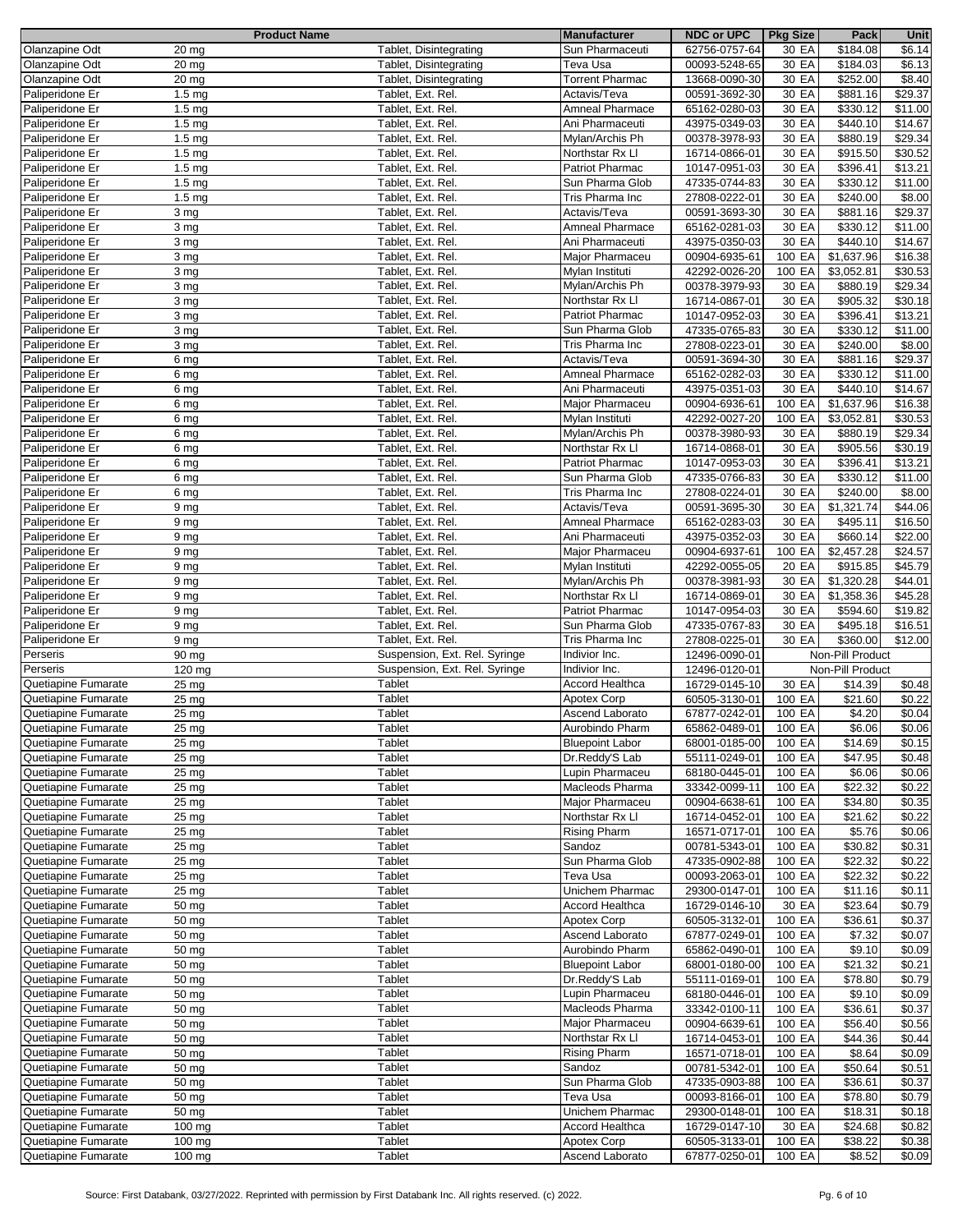|                        | <b>Product Name</b> |                   | <b>Manufacturer</b>    | <b>NDC or UPC</b> | <b>Pkg Size</b> | Pack     | Unit                |
|------------------------|---------------------|-------------------|------------------------|-------------------|-----------------|----------|---------------------|
| Quetiapine Fumarate    | 100 mg              | Tablet            | Aurobindo Pharm        | 65862-0491-01     | 100 EA          | \$14.40  | $\sqrt{$0.14}$      |
| Quetiapine Fumarate    | 100 mg              | Tablet            | <b>Bluepoint Labor</b> | 68001-0184-00     | 100 EA          | \$23.82  | \$0.24              |
|                        | 100 mg              | Tablet            | Dr.Reddy'S Lab         |                   | 100 EA          | \$82.28  | \$0.82              |
| Quetiapine Fumarate    |                     |                   |                        | 55111-0186-01     |                 |          |                     |
| Quetiapine Fumarate    | 100 mg              | Tablet            | Lupin Pharmaceu        | 68180-0447-01     | 100 EA          | \$14.40  | \$0.14              |
| Quetiapine Fumarate    | 100 mg              | Tablet            | Macleods Pharma        | 33342-0101-11     | 100 EA          | \$38.22  | \$0.38              |
| Quetiapine Fumarate    | $\overline{100}$ mg | Tablet            | Major Pharmaceu        | 00904-6640-61     | 100 EA          | \$56.40  | \$0.56              |
| Quetiapine Fumarate    | 100 mg              | Tablet            | Mckesson Packag        | 63739-0665-10     | 100 EA          | \$60.10  | \$0.60              |
| Quetiapine Fumarate    | 100 mg              | Tablet            | Northstar Rx Ll        | 16714-0454-01     | 100 EA          | \$34.09  | \$0.34              |
|                        |                     |                   |                        |                   |                 |          |                     |
| Quetiapine Fumarate    | 100 mg              | Tablet            | <b>Rising Pharm</b>    | 16571-0719-01     | 100 EA          | \$13.68  | \$0.14              |
| Quetiapine Fumarate    | 100 mg              | Tablet            | Sandoz                 | 00781-5344-01     | 100 EA          | \$52.90  | \$0.53              |
| Quetiapine Fumarate    | 100 mg              | Tablet            | Sun Pharma Glob        | 47335-0904-88     | 100 EA          | \$38.22  | \$0.38              |
| Quetiapine Fumarate    | $100 \text{ mg}$    | Tablet            | Teva Usa               | 00093-8162-01     | 100 EA          | \$82.28  | \$0.82              |
| Quetiapine Fumarate    | 100 mg              | Tablet            | Unichem Pharmac        | 29300-0149-01     | 100 EA          | \$19.12  | \$0.19              |
| Quetiapine Fumarate    | 200 mg              | Tablet            | Accord Healthca        | 16729-0148-10     | 30 EA           | \$46.57  | \$1.55              |
|                        |                     |                   |                        |                   |                 |          |                     |
| Quetiapine Fumarate    | 200 mg              | Tablet            | Apotex Corp            | 60505-3135-01     | 100 EA          | \$72.13  | $\sqrt{$0.72}$      |
| Quetiapine Fumarate    | $200 \,\mathrm{mg}$ | Tablet            | Ascend Laborato        | 67877-0246-01     | 100 EA          | \$14.52  | \$0.15              |
| Quetiapine Fumarate    | 200 mg              | Tablet            | Aurobindo Pharm        | 65862-0493-01     | 100 EA          | \$21.01  | \$0.21              |
| Quetiapine Fumarate    | 200 mg              | Tablet            | <b>Bluepoint Labor</b> | 68001-0182-00     | 100 EA          | \$43.34  | \$0.43              |
| Quetiapine Fumarate    | 200 mg              | Tablet            | Dr.Reddy'S Lab         | 55111-0189-01     | 100 EA          | \$155.24 | \$1.55              |
| Quetiapine Fumarate    | 200 mg              | Tablet            | Lupin Pharmaceu        | 68180-0448-01     | 100 EA          | \$21.01  | \$0.21              |
|                        |                     |                   |                        |                   |                 |          |                     |
| Quetiapine Fumarate    | 200 mg              | Tablet            | Macleods Pharma        | 33342-0103-11     | 100 EA          | \$72.13  | \$0.72              |
| Quetiapine Fumarate    | 200 mg              | Tablet            | Major Pharmaceu        | 00904-6641-61     | 100 EA          | \$114.00 | $\overline{\$1.14}$ |
| Quetiapine Fumarate    | 200 mg              | Tablet            | <b>Mckesson Packag</b> | 63739-0677-10     | 100 EA          | \$122.56 | \$1.23              |
| Quetiapine Fumarate    | $\overline{200}$ mg | Tablet            | Northstar Rx Ll        | 16714-0455-01     | 100 EA          | \$77.51  | \$0.78              |
| Quetiapine Fumarate    | 200 mg              | Tablet            | <b>Rising Pharm</b>    | 16571-0720-01     | 100 EA          | \$19.96  | \$0.20              |
|                        |                     |                   |                        |                   |                 |          |                     |
| Quetiapine Fumarate    | 200 mg              | Tablet            | Sandoz                 | 00781-5346-01     | 100 EA          | \$99.78  | \$1.00              |
| Quetiapine Fumarate    | 200 mg              | Tablet            | Sun Pharma Glob        | 47335-0905-88     | 100 EA          | \$72.13  | \$0.72              |
| Quetiapine Fumarate    | 200 mg              | Tablet            | Teva Usa               | 00093-8163-01     | 100 EA          | \$155.24 | \$1.55              |
| Quetiapine Fumarate    | 200 mg              | Tablet            | Unichem Pharmac        | 29300-0150-01     | 100 EA          | \$36.07  | \$0.36              |
| Quetiapine Fumarate    | $\overline{300}$ mg | Tablet            | Accord Healthca        | 16729-0149-10     | 30 EA           | \$61.07  | \$2.04              |
| Quetiapine Fumarate    | $\overline{300}$ mg | Tablet            | Apotex Corp            | 60505-3137-06     | 60 EA           | \$56.74  | \$0.95              |
|                        |                     |                   |                        |                   |                 |          |                     |
| Quetiapine Fumarate    | 300 mg              | Tablet            | Ascend Laborato        | 67877-0247-60     | 60 EA           | \$12.90  | \$0.21              |
| Quetiapine Fumarate    | 300 mg              | Tablet            | Aurobindo Pharm        | 65862-0494-60     | 60 EA           | \$18.17  | \$0.30              |
| Quetiapine Fumarate    | 300 mg              | Tablet            | <b>Bluepoint Labor</b> | 68001-0183-06     | 60 EA           | \$36.70  | \$0.61              |
| Quetiapine Fumarate    | 300 mg              | Tablet            | Dr.Reddy'S Lab         | 55111-0190-60     | 60 EA           | \$122.12 | \$2.04              |
| Quetiapine Fumarate    | 300 mg              | Tablet            | Lupin Pharmaceu        | 68180-0449-07     | 60 EA           | \$18.17  | \$0.30              |
| Quetiapine Fumarate    | $\overline{300}$ mg | Tablet            | Macleods Pharma        | 33342-0104-09     | 60 EA           | \$56.74  | \$0.95              |
|                        |                     |                   |                        |                   |                 |          |                     |
| Quetiapine Fumarate    | $300$ mg            | Tablet            | Major Pharmaceu        | 00904-6642-61     | 100 EA          | \$54.07  | \$0.54              |
| Quetiapine Fumarate    | 300 mg              | Tablet            | Northstar Rx Ll        | 16714-0456-01     | 100 EA          | \$160.92 | \$1.61              |
| Quetiapine Fumarate    | 300 mg              | Tablet            | <b>Rising Pharm</b>    | 16571-0721-06     | 60 EA           | \$17.26  | \$0.29              |
| Quetiapine Fumarate    | 300 mg              | <b>Tablet</b>     | Sandoz                 | 00781-5347-01     | 100 EA          | \$130.84 | \$1.31              |
| Quetiapine Fumarate    | 300 mg              | Tablet            | Sun Pharma Glob        | 47335-0906-86     | 60 EA           | \$56.74  | \$0.95              |
| Quetiapine Fumarate    | $300 \, \text{mg}$  | Tablet            | Teva Usa               | 00093-8164-01     | 100 EA          | \$203.54 | \$2.04              |
|                        |                     |                   |                        |                   |                 |          |                     |
| Quetiapine Fumarate    | 300 mg              | Tablet            | Unichem Pharmac        | 29300-0151-16     | 60 EA           | \$28.37  | \$0.47              |
| Quetiapine Fumarate    | 400 mg              | Tablet            | Accord Healthca        | 16729-0150-10     | 30 EA           | \$71.77  | $\sqrt{$2.39}$      |
| Quetiapine Fumarate    | 400 mg              | Tablet            | Apotex Corp            | 60505-3139-01     | 100 EA          | \$111.13 | \$1.11              |
| Quetiapine Fumarate    | 400 mg              | Tablet            | Ascend Laborato        | 67877-0248-01     | 100 EA          | \$22.20  | \$0.22              |
| Quetiapine Fumarate    | 400 mg              | Tablet            | Aurobindo Pharm        | 65862-0495-01     | 100 EA          | \$37.34  | \$0.37              |
| Quetiapine Fumarate    | 400 mg              | Tablet            |                        | 68001-0181-00     | 100 EA          | \$67.66  | \$0.68              |
|                        |                     |                   | <b>Bluepoint Labor</b> |                   |                 |          |                     |
| Quetiapine Fumarate    | 400 mg              | Tablet            | Dr.Reddy'S Lab         | 55111-0606-01     | 100 EA          | \$239.22 | \$2.39              |
| Quetiapine Fumarate    | 400 mg              | Tablet            | Lupin Pharmaceu        | 68180-0450-01     | 100 EA          | \$37.34  | \$0.37              |
| Quetiapine Fumarate    | 400 mg              | Tablet            | Macleods Pharma        | 33342-0105-11     | 100 EA          | \$111.13 | \$1.11              |
| Quetiapine Fumarate    | 400 mg              | Tablet            | Major Pharmaceu        | 00904-6643-61     | 100 EA          | \$168.00 | \$1.68              |
| Quetiapine Fumarate    | 400 mg              | Tablet            | Northstar Rx Ll        | 16714-0457-01     | 100 EA          | \$111.67 | \$1.12              |
| Quetiapine Fumarate    | 400 mg              | Tablet            | <b>Rising Pharm</b>    | 16571-0722-01     | 100 EA          | \$35.47  | \$0.35              |
|                        |                     |                   |                        |                   |                 |          |                     |
| Quetiapine Fumarate    | 400 mg              | Tablet            | Sandoz                 | 00781-5348-01     | 100 EA          | \$151.36 | \$1.51              |
| Quetiapine Fumarate    | 400 mg              | Tablet            | Sun Pharma Glob        | 47335-0907-88     | 100 EA          | \$111.13 | \$1.11              |
| Quetiapine Fumarate    | 400 mg              | Tablet            | Teva Usa               | 00093-8165-01     | 100 EA          | \$239.22 | \$2.39              |
| Quetiapine Fumarate    | 400 mg              | Tablet            | Unichem Pharmac        | 29300-0152-01     | 100 EA          | \$55.57  | \$0.56              |
| Quetiapine Fumarate Er | 50 mg               | Tablet, Ext. Rel. | Accord Healthca        | 16729-0132-12     | 60 EA           | \$9.84   | \$0.16              |
| Quetiapine Fumarate Er | 50 mg               | Tablet, Ext. Rel. | Aci Healthcare         | 71093-0135-02     | 60 EA           | \$24.00  | \$0.40              |
|                        |                     |                   |                        |                   |                 |          |                     |
| Quetiapine Fumarate Er | 50 mg               | Tablet, Ext. Rel. | Astrazeneca Lp/        | 00310-8280-60     | 60 EA           | \$51.07  | \$0.85              |
| Quetiapine Fumarate Er | 50 mg               | Tablet, Ext. Rel. | Aurobindo Pharm        | 65862-0873-60     | 60 EA           | \$51.07  | \$0.85              |
| Quetiapine Fumarate Er | 50 mg               | Tablet, Ext. Rel. | <b>Bluepoint Labor</b> | 68001-0511-06     | 60 EA           | \$9.84   | \$0.16              |
| Quetiapine Fumarate Er | 50 mg               | Tablet, Ext. Rel. | Ingenus Pharmac        | 50742-0635-60     | 60 EA           | \$18.60  | \$0.31              |
| Quetiapine Fumarate Er | 50 mg               | Tablet, Ext. Rel. | Lupin Pharmaceu        | 68180-0612-07     | 60 EA           | \$95.78  | \$1.60              |
| Quetiapine Fumarate Er | 50 mg               | Tablet, Ext. Rel. | Major Pharmaceu        | 00904-6801-61     | 100 EA          | \$90.50  | \$0.91              |
|                        |                     |                   |                        |                   |                 |          |                     |
| Quetiapine Fumarate Er | 50 mg               | Tablet, Ext. Rel. | Sciegen Pharmac        | 50228-0380-60     | 60 EA           | \$24.00  | \$0.40              |
| Quetiapine Fumarate Er | 150 mg              | Tablet, Ext. Rel. | Accord Healthca        | 16729-0109-12     | 60 EA           | \$30.00  | \$0.50              |
| Quetiapine Fumarate Er | 150 mg              | Tablet, Ext. Rel. | Aci Healthcare         | 71093-0136-02     | 60 EA           | \$30.00  | \$0.50              |
| Quetiapine Fumarate Er | 150 mg              | Tablet, Ext. Rel. | Akron Pharma In        | 71399-1500-06     | 60 EA           | \$64.86  | \$1.08              |
| Quetiapine Fumarate Er | 150 mg              | Tablet, Ext. Rel. | Astrazeneca Lp/        | 00310-8281-60     | 60 EA           | \$56.40  | \$0.94              |
|                        |                     |                   |                        |                   |                 |          |                     |
| Quetiapine Fumarate Er | 150 mg              | Tablet, Ext. Rel. | Aurobindo Pharm        | 65862-0874-60     | 60 EA           | \$56.40  | \$0.94              |
| Quetiapine Fumarate Er | $150$ mg            | Tablet, Ext. Rel. | <b>Bluepoint Labor</b> | 68001-0512-06     | 60 EA           | \$30.00  | \$0.50              |
| Quetiapine Fumarate Er | 150 mg              | Tablet, Ext. Rel. | Ingenus Pharmac        | 50742-0636-60     | 60 EA           | \$19.80  | \$0.33              |
| Quetiapine Fumarate Er | 150 mg              | Tablet, Ext. Rel. | Lupin Pharmaceu        | 68180-0613-07     | 60 EA           | \$172.00 | \$2.87              |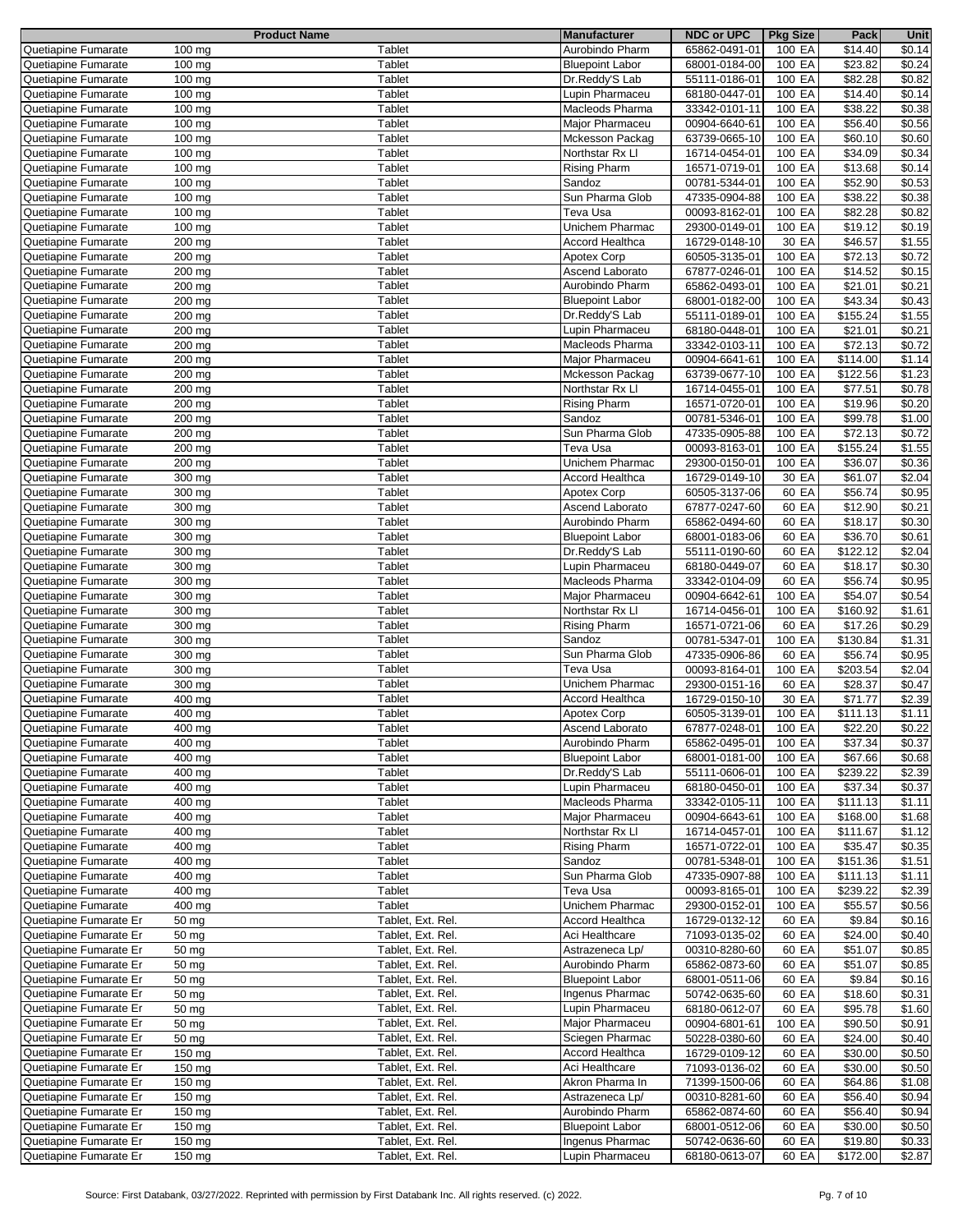|                         | <b>Product Name</b>          |                   | <b>Manufacturer</b>    | <b>NDC or UPC</b> | <b>Pkg Size</b> | Pack             | <b>Unit</b>        |
|-------------------------|------------------------------|-------------------|------------------------|-------------------|-----------------|------------------|--------------------|
| Quetiapine Fumarate Er  | 150 mg                       | Tablet, Ext. Rel. | Macleods Pharma        | 33342-0134-09     | 60 EA           | \$60.00          | \$1.00             |
| Quetiapine Fumarate Er  | 150 mg                       | Tablet, Ext. Rel. | Major Pharmaceu        | 00904-6802-61     | 100 EA          | \$94.94          | \$0.95             |
|                         |                              |                   |                        |                   |                 |                  |                    |
| Quetiapine Fumarate Er  | 150 mg                       | Tablet, Ext. Rel. | Marlex Pharm.          | 10135-0656-60     | 60 EA           | \$35.99          | \$0.60             |
| Quetiapine Fumarate Er  | 150 mg                       | Tablet, Ext. Rel. | Sciegen Pharmac        | 50228-0381-60     | 60 EA           | \$30.00          | \$0.50             |
| Quetiapine Fumarate Er  | 200 mg                       | Tablet, Ext. Rel. | <b>Accord Healthca</b> | 16729-0095-12     | 60 EA           | \$33.60          | \$0.56             |
| Quetiapine Fumarate Er  | $\overline{200}$ mg          | Tablet, Ext. Rel. | Aci Healthcare         | 71093-0137-02     | 60 EA           | \$33.60          | \$0.56             |
| Quetiapine Fumarate Er  | 200 mg                       | Tablet, Ext. Rel. | Akron Pharma In        | 71399-2000-06     | 60 EA           | \$87.77          | $\sqrt{$1.46}$     |
|                         |                              |                   |                        |                   |                 |                  |                    |
| Quetiapine Fumarate Er  | 200 mg                       | Tablet, Ext. Rel. | Astrazeneca Lp/        | 00310-8282-60     | 60 EA           | \$63.60          | \$1.06             |
| Quetiapine Fumarate Er  | $200 \,\mathrm{mg}$          | Tablet, Ext. Rel. | Aurobindo Pharm        | 65862-0875-60     | 60 EA           | \$63.60          | \$1.06             |
| Quetiapine Fumarate Er  | 200 mg                       | Tablet, Ext. Rel. | <b>Bluepoint Labor</b> | 68001-0513-06     | 60 EA           | \$33.60          | \$0.56             |
| Quetiapine Fumarate Er  | 200 mg                       | Tablet, Ext. Rel. | Ingenus Pharmac        | 50742-0637-60     | 60 EA           | \$24.00          | \$0.40             |
| Quetiapine Fumarate Er  | 200 mg                       | Tablet, Ext. Rel. | Lupin Pharmaceu        | 68180-0614-07     | 60 EA           | \$189.30         | \$3.15             |
|                         |                              |                   |                        |                   |                 |                  |                    |
| Quetiapine Fumarate Er  | 200 mg                       | Tablet, Ext. Rel. | Macleods Pharma        | 33342-0135-09     | 60 EA           | \$68.40          | $\sqrt{$1.14}$     |
| Quetiapine Fumarate Er  | 200 mg                       | Tablet, Ext. Rel. | Major Pharmaceu        | 00904-6803-61     | 100 EA          | \$131.41         | \$1.31             |
| Quetiapine Fumarate Er  | 200 mg                       | Tablet, Ext. Rel. | Marlex Pharm.          | 10135-0657-60     | 60 EA           | \$43.19          | \$0.72             |
| Quetiapine Fumarate Er  | 200 mg                       | Tablet, Ext. Rel. | Sciegen Pharmac        | 50228-0382-60     | 60 EA           | \$33.60          | $\overline{$}0.56$ |
| Quetiapine Fumarate Er  | 300 mg                       | Tablet, Ext. Rel. | <b>Accord Healthca</b> | 16729-0096-12     | 60 EA           | \$38.40          | $\overline{$}0.64$ |
|                         |                              |                   |                        |                   |                 |                  |                    |
| Quetiapine Fumarate Er  | $\overline{300}$ mg          | Tablet, Ext. Rel. | Aci Healthcare         | 71093-0138-02     | 60 EA           | \$38.40          | \$0.64             |
| Quetiapine Fumarate Er  | 300 mg                       | Tablet, Ext. Rel. | Akron Pharma In        | 71399-3000-06     | 60 EA           | \$84.19          | \$1.40             |
| Quetiapine Fumarate Er  | 300 mg                       | Tablet, Ext. Rel. | Astrazeneca Lp/        | 00310-8283-60     | 60 EA           | \$73.20          | \$1.22             |
| Quetiapine Fumarate Er  | 300 mg                       | Tablet, Ext. Rel. | Aurobindo Pharm        | 65862-0876-60     | 60 EA           | \$73.20          | \$1.22             |
| Quetiapine Fumarate Er  | 300 mg                       | Tablet, Ext. Rel. | <b>Bluepoint Labor</b> |                   | 60 EA           | \$38.40          | \$0.64             |
|                         |                              |                   |                        | 68001-0514-06     |                 |                  |                    |
| Quetiapine Fumarate Er  | 300 mg                       | Tablet, Ext. Rel. | Ingenus Pharmac        | 50742-0638-60     | 60 EA           | \$28.80          | \$0.48             |
| Quetiapine Fumarate Er  | $300$ mg                     | Tablet, Ext. Rel. | Lupin Pharmaceu        | 68180-0615-07     | 60 EA           | \$248.21         | \$4.14             |
| Quetiapine Fumarate Er  | 300 mg                       | Tablet, Ext. Rel. | Macleods Pharma        | 33342-0136-09     | 60 EA           | \$76.80          | \$1.28             |
| Quetiapine Fumarate Er  | 300 mg                       | Tablet, Ext. Rel. | Major Pharmaceu        | 00904-6804-61     | 100 EA          | \$131.57         | \$1.32             |
|                         |                              |                   |                        |                   |                 |                  |                    |
| Quetiapine Fumarate Er  | 300 mg                       | Tablet, Ext. Rel. | Marlex Pharm.          | 10135-0658-60     | 60 EA           | \$50.39          | \$0.84             |
| Quetiapine Fumarate Er  | 300 mg                       | Tablet, Ext. Rel. | Sciegen Pharmac        | 50228-0383-60     | 60 EA           | \$38.40          | \$0.64             |
| Quetiapine Fumarate Er  | 400 mg                       | Tablet, Ext. Rel. | Accord Healthca        | 16729-0097-12     | 60 EA           | \$42.00          | \$0.70             |
| Quetiapine Fumarate Er  | 400 mg                       | Tablet, Ext. Rel. | Aci Healthcare         | 71093-0139-02     | 60 EA           | \$42.00          | \$0.70             |
| Quetiapine Fumarate Er  | $\overline{400}$ mg          | Tablet, Ext. Rel. | Akron Pharma In        | 71399-4000-06     | 60 EA           | \$82.80          | \$1.38             |
|                         |                              |                   |                        |                   |                 |                  |                    |
| Quetiapine Fumarate Er  | 400 mg                       | Tablet, Ext. Rel. | Aurobindo Pharm        | 65862-0877-60     | 60 EA           | \$82.80          | \$1.38             |
| Quetiapine Fumarate Er  | 400 mg                       | Tablet, Ext. Rel. | <b>Bluepoint Labor</b> | 68001-0515-06     | 60 EA           | \$42.00          | \$0.70             |
| Quetiapine Fumarate Er  | 400 mg                       | Tablet, Ext. Rel. | Ingenus Pharmac        | 50742-0639-60     | 60 EA           | \$42.00          | \$0.70             |
| Quetiapine Fumarate Er  | 400 mg                       | Tablet, Ext. Rel. | Lupin Pharmaceu        | 68180-0616-07     | 60 EA           | \$291.71         | \$4.86             |
| Quetiapine Fumarate Er  | 400 mg                       | Tablet, Ext. Rel. | Macleods Pharma        | 33342-0137-09     | 60 EA           | \$85.20          | \$1.42             |
|                         |                              |                   |                        |                   |                 |                  |                    |
| Quetiapine Fumarate Er  | 400 mg                       | Tablet, Ext. Rel. | Major Pharmaceu        | 00904-6805-61     | 100 EA          | \$264.61         | \$2.65             |
| Quetiapine Fumarate Er  | 400 mg                       | Tablet, Ext. Rel. | Marlex Pharm.          | 10135-0659-60     | 60 EA           | \$65.99          | $\overline{$}1.10$ |
| Quetiapine Fumarate Er  | 400 mg                       | Tablet, Ext. Rel. | Sciegen Pharmac        | 50228-0384-60     | 60 EA           | \$42.00          | \$0.70             |
| Risperdal               | 0.5 <sub>mg</sub>            | Tablet            | Janssen Pharm.         | 50458-0302-06     | 60 EA           | \$331.88         | \$5.53             |
| Risperdal               | 1 <sub>mg</sub>              | Tablet            | Janssen Pharm.         | 50458-0300-06     | 60 EA           | \$352.84         | \$5.88             |
|                         |                              |                   |                        |                   |                 |                  |                    |
| Risperdal               | 2 <sub>mg</sub>              | Tablet            | Janssen Pharm.         | 50458-0320-06     | 60 EA           | \$589.66         | \$9.83             |
| Risperdal               | 3 mg                         | Tablet            | Janssen Pharm.         | 50458-0330-06     | 60 EA           | \$692.59         | \$11.54            |
| Risperdal               | 4 mg                         | Tablet            | Janssen Pharm.         | 50458-0350-06     | 60 EA           | \$930.24         | \$15.50            |
| Risperdal               | 1 mg/mL                      | Solution, Oral    | Janssen Pharm.         | 50458-0305-03     |                 | Non-Pill Product |                    |
| <b>Risperdal Consta</b> |                              | Vial              | Janssen Pharm.         |                   |                 |                  |                    |
|                         | 12.5 mg/2 mL                 |                   |                        | 50458-0309-11     |                 | Non-Pill Product |                    |
| Risperdal Consta        | $25 \text{ mg}/2 \text{ mL}$ | Vial              | Janssen Pharm.         | 50458-0306-11     |                 | Non-Pill Product |                    |
| <b>Risperdal Consta</b> | 37.5 mg/2 mL                 | Vial              | Janssen Pharm.         | 50458-0307-11     |                 | Non-Pill Product |                    |
| <b>Risperdal Consta</b> | 50 mg/2 mL                   | Vial              | Janssen Pharm.         | 50458-0308-11     |                 | Non-Pill Product |                    |
| Risperidone             | $0.25$ mg                    | Tablet            | Ahp                    | 68084-0270-01     | 100 EA          | \$27.28          | \$0.27             |
|                         |                              |                   |                        |                   |                 |                  |                    |
| Risperidone             | $0.25$ mg                    | Tablet            | Ajanta Pharma L        | 27241-0002-06     | 60 EA           | \$8.40           | $\overline{$}0.14$ |
| Risperidone             | $0.25$ mg                    | Tablet            | Avkare                 | 42291-0908-60     | 60 EA           | \$175.56         | \$2.93             |
| Risperidone             | $0.25$ mg                    | Tablet            | Dr.Reddy'S Lab         | 55111-0201-60     | 60 EA           | \$62.42          | \$1.04             |
| Risperidone             | $0.25$ mg                    | Tablet            | Major Pharmaceu        | 00904-6357-61     | 100 EA          | \$19.87          | \$0.20             |
| Risperidone             | $0.25$ mg                    | Tablet            | Mylan                  | 00378-3502-91     | 60 EA           | \$15.70          | \$0.26             |
| Risperidone             | $0.25$ mg                    | Tablet            | Mylan Instituti        | 51079-0460-20     | 100 EA          | \$33.77          | \$0.34             |
|                         |                              |                   |                        |                   |                 |                  |                    |
| Risperidone             | $0.25$ mg                    | Tablet            | Solco Healthcar        | 43547-0339-06     | 60 EA           | \$12.00          | \$0.20             |
| Risperidone             | $0.25$ mg                    | Tablet            | <b>Torrent Pharmac</b> | 13668-0035-60     | 60 EA           | \$8.56           | \$0.14             |
| Risperidone             | $0.25$ mg                    | Tablet            | Zydus Pharmaceu        | 68382-0112-14     | 60 EA           | \$7.54           | \$0.13             |
| Risperidone             | 0.5 <sub>mg</sub>            | Tablet            | Ahp                    | 68084-0271-01     | 100 EA          | \$32.60          | \$0.33             |
|                         |                              | Tablet            |                        | 27241-0003-06     |                 |                  |                    |
| Risperidone             | 0.5 <sub>mg</sub>            |                   | Ajanta Pharma L        |                   | 60 EA           | \$9.60           | \$0.16             |
| Risperidone             | 0.5 <sub>mg</sub>            | Tablet            | Avkare                 | 42291-0909-60     | 60 EA           | \$192.73         | \$3.21             |
| Risperidone             | 0.5 <sub>mg</sub>            | Tablet            | Dr.Reddy'S Lab         | 55111-0202-60     | 60 EA           | \$68.51          | \$1.14             |
| Risperidone             | 0.5 <sub>mg</sub>            | Tablet            | Major Pharmaceu        | 00904-6358-61     | 100 EA          | \$23.65          | \$0.24             |
| Risperidone             | 0.5 <sub>mg</sub>            | Tablet            | Solco Healthcar        | 43547-0340-06     | 60 EA           | \$13.20          | \$0.22             |
|                         |                              | Tablet            | <b>Torrent Pharmac</b> |                   |                 | \$9.06           |                    |
| Risperidone             | 0.5 <sub>mg</sub>            |                   |                        | 13668-0036-60     | 60 EA           |                  | \$0.15             |
| Risperidone             | 0.5 <sub>mg</sub>            | Tablet            | Zydus Pharmaceu        | 68382-0113-14     | 60 EA           | \$8.88           | \$0.15             |
| Risperidone             | 1 $mg$                       | Tablet            | Ahp                    | 68084-0272-01     | 100 EA          | \$49.99          | \$0.50             |
| Risperidone             | 1 <sub>mg</sub>              | Tablet            | Ajanta Pharma L        | 27241-0001-06     | 60 EA           | \$10.80          | \$0.18             |
| Risperidone             | 1 <sub>mg</sub>              | Tablet            | Avkare                 | 42291-0910-60     | 60 EA           | \$204.76         | \$3.41             |
|                         |                              |                   | Dr.Reddy'S Lab         |                   |                 |                  |                    |
| Risperidone             | 1 $mg$                       | Tablet            |                        | 55111-0203-60     | 60 EA           | \$72.83          | \$1.21             |
| Risperidone             | 1 $mg$                       | Tablet            | Major Pharmaceu        | 00904-6359-61     | 100 EA          | \$20.65          | \$0.21             |
| Risperidone             | 1 $mg$                       | Tablet            | Solco Healthcar        | 43547-0341-06     | 60 EA           | \$14.40          | \$0.24             |
| Risperidone             | 1 $mg$                       | Tablet            | <b>Torrent Pharmac</b> | 13668-0037-60     | 60 EA           | \$10.52          | \$0.18             |
| Risperidone             | 1 $mg$                       | Tablet            | Zydus Pharmaceu        | 68382-0114-14     |                 | \$9.72           |                    |
|                         |                              |                   |                        |                   | 60 EA           |                  | \$0.16             |
| Risperidone             | 2 <sub>mg</sub>              | Tablet            | Ahp                    | 68084-0273-01     | 100 EA          | \$56.82          | \$0.57             |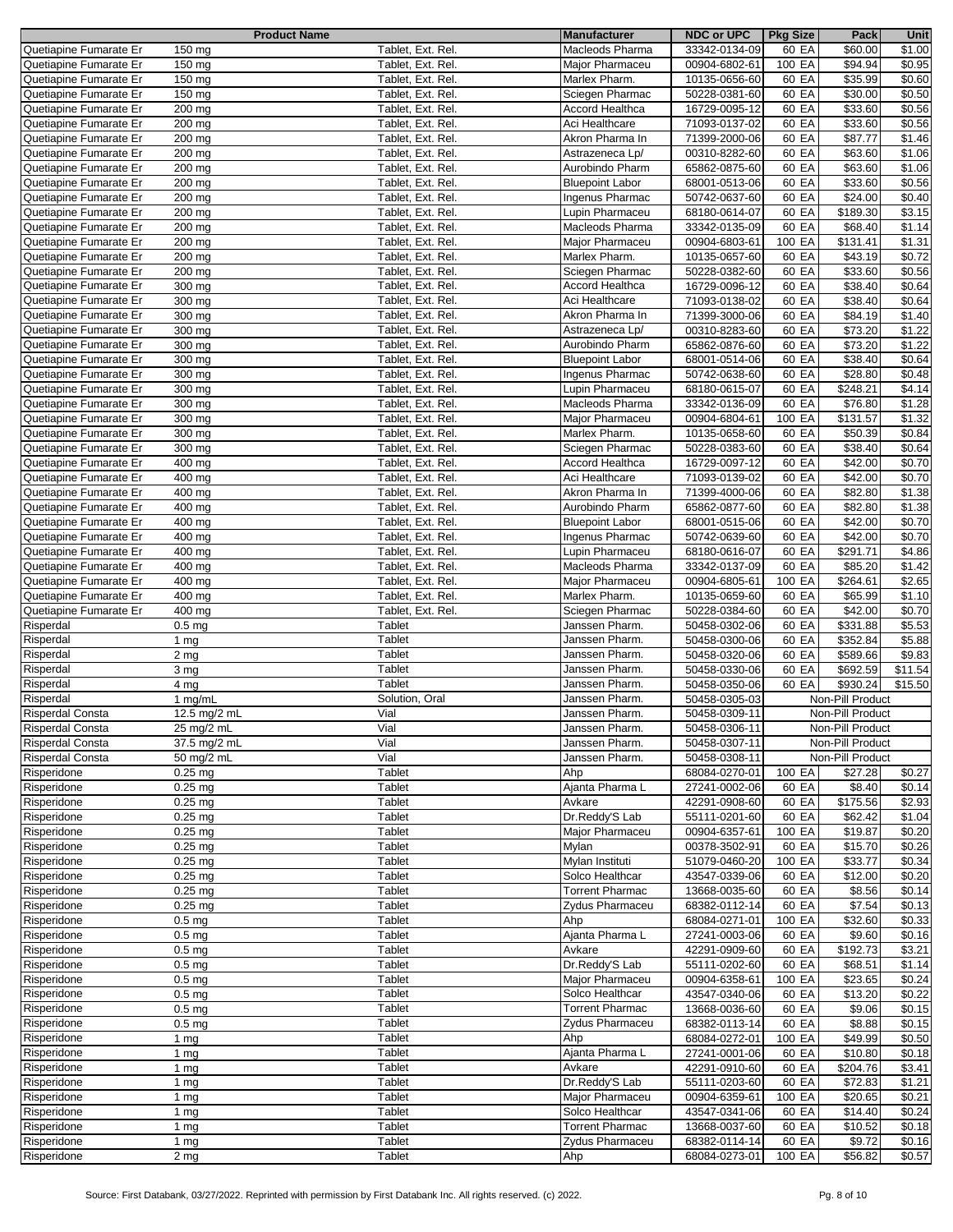|                 | <b>Product Name</b>              |                           | <b>Manufacturer</b>    | <b>NDC or UPC</b> | <b>Pkg Size</b> | Pack                  | Unit               |
|-----------------|----------------------------------|---------------------------|------------------------|-------------------|-----------------|-----------------------|--------------------|
| Risperidone     | $2 \, \text{mg}$                 | Tablet                    | Ajanta Pharma L        | 27241-0004-06     | 60 EA           | \$12.00               | \$0.20             |
| Risperidone     | 2 <sub>mg</sub>                  | Tablet                    | Avkare                 | 42291-0911-60     | 60 EA           | \$342.00              | \$5.70             |
| Risperidone     |                                  | Tablet                    | Dr.Reddy'S Lab         |                   | 60 EA           | \$121.72              | \$2.03             |
|                 | 2 <sub>mg</sub>                  |                           |                        | 55111-0204-60     |                 |                       |                    |
| Risperidone     | 2 <sub>mg</sub>                  | <b>Tablet</b>             | Major Pharmaceu        | 00904-6360-61     | 100 EA          | \$22.51               | \$0.23             |
| Risperidone     | 2 <sub>mg</sub>                  | Tablet                    | Solco Healthcar        | 43547-0342-06     | 60 EA           | \$15.60               | \$0.26             |
| Risperidone     | 2 <sub>mg</sub>                  | <b>Tablet</b>             | <b>Torrent Pharmac</b> | 13668-0038-60     | 60 EA           | \$10.61               | \$0.18             |
| Risperidone     | 2 <sub>mg</sub>                  | Tablet                    | Zydus Pharmaceu        | 68382-0115-14     | 60 EA           | \$11.20               | \$0.19             |
| Risperidone     | 3 mg                             | Tablet                    | Ahp                    | 68084-0274-01     | 100 EA          | \$60.76               | \$0.61             |
|                 |                                  |                           |                        |                   |                 |                       |                    |
| Risperidone     | 3 mg                             | Tablet                    | Ajanta Pharma L        | 27241-0005-06     | 60 EA           | \$13.20               | \$0.22             |
| Risperidone     | 3 mg                             | Tablet                    | Avkare                 | 42291-0912-60     | 60 EA           | \$402.00              | \$6.70             |
| Risperidone     | 3 mg                             | Tablet                    | Dr.Reddy'S Lab         | 55111-0205-60     | 60 EA           | \$142.96              | \$2.38             |
| Risperidone     | 3 mg                             | Tablet                    | Major Pharmaceu        | 00904-6361-61     | 100 EA          | \$24.11               | \$0.24             |
| Risperidone     | 3 mg                             | Tablet                    | Solco Healthcar        | 43547-0343-06     | 60 EA           | \$16.80               | \$0.28             |
| Risperidone     | 3 mg                             | Tablet                    | <b>Torrent Pharmac</b> | 13668-0039-60     | 60 EA           | \$10.86               | $\overline{$}0.18$ |
|                 |                                  |                           |                        |                   |                 |                       |                    |
| Risperidone     | 3 mg                             | Tablet                    | Zydus Pharmaceu        | 68382-0116-14     | 60 EA           | \$12.06               | $\frac{1}{2}0.20$  |
| Risperidone     | 4 <sub>mg</sub>                  | Tablet                    | Ahp                    | 68084-0277-01     | 100 EA          | \$60.76               | \$0.61             |
| Risperidone     | 4 mg                             | Tablet                    | Ajanta Pharma L        | 27241-0006-06     | 60 EA           | \$14.40               | \$0.24             |
| Risperidone     | 4 <sub>mg</sub>                  | Tablet                    | Avkare                 | 42291-0913-60     | 60 EA           | \$540.23              | \$9.00             |
| Risperidone     | 4 mg                             | Tablet                    | Dr.Reddy'S Lab         | 55111-0206-60     | 60 EA           | \$192.01              | \$3.20             |
|                 |                                  |                           |                        |                   |                 |                       |                    |
| Risperidone     | 4 mg                             | Tablet                    | Major Pharmaceu        | 00904-6362-61     | 100 EA          | \$26.86               | \$0.27             |
| Risperidone     | 4 mg                             | Tablet                    | Solco Healthcar        | 43547-0344-06     | 60 EA           | \$18.00               | \$0.30             |
| Risperidone     | 4 mg                             | Tablet                    | <b>Torrent Pharmac</b> | 13668-0040-60     | 60 EA           | \$12.20               | \$0.20             |
| Risperidone     | 4 <sub>mg</sub>                  | Tablet                    | <b>Zvdus Pharmaceu</b> | 68382-0117-14     | 60 EA           | \$12.92               | \$0.22             |
| Risperidone     | 1 mg/mL                          | Solution, Oral            | <b>Amneal Pharmace</b> | 65162-0673-84     |                 | Non-Pill Product      |                    |
|                 |                                  |                           |                        |                   |                 |                       |                    |
| Risperidone     | 1 mg/mL                          | Solution, Oral            | <b>Avet Pharmaceut</b> | 23155-0317-51     |                 | Non-Pill Product      |                    |
| Risperidone     | 1 $mg/ml$                        | Solution, Oral            | Dr.Reddy'S Lab         | 55111-0579-30     |                 | Non-Pill Product      |                    |
| Risperidone     | 1 mg/mL                          | Solution, Oral            | <b>Patriot Pharmac</b> | 50458-0596-01     |                 | Non-Pill Product      |                    |
| Risperidone     | 1 mg/mL                          | Solution, Oral            | Roxane/West-War        | 00054-0063-44     |                 | Non-Pill Product      |                    |
| Risperidone     | 1 $mg/ml$                        | Solution, Oral            | <b>Torrent Pharmac</b> | 13668-0589-06     |                 | Non-Pill Product      |                    |
|                 |                                  |                           |                        |                   |                 | Non-Pill Product      |                    |
| Risperidone     | 1 mg/mL                          | Solution, Oral            | Tris Pharma Inc        | 27808-0002-01     |                 |                       |                    |
| Risperidone Odt | $0.25$ mg                        | Tablet, Disintegrating    | Par Pharm.             | 49884-0212-55     | 30 EA           | \$114.70              | \$3.82             |
| Risperidone Odt | 0.5 <sub>mg</sub>                | Tablet, Disintegrating    | Jubilant Cadist        | 59746-0010-32     | 30 EA           | \$59.81               | \$1.99             |
| Risperidone Odt | 0.5 <sub>mg</sub>                | Tablet, Disintegrating    | Par Pharm.             | 49884-0311-91     | 28 EA           | \$117.47              | \$4.20             |
| Risperidone Odt | 1 mg                             | Tablet, Disintegrating    | Jubilant Cadist        | 59746-0020-22     | 28 EA           | \$73.18               | \$2.61             |
| Risperidone Odt | 1 $mg$                           | Tablet, Disintegrating    | Par Pharm.             | 49884-0315-91     | 28 EA           | \$137.26              | \$4.90             |
|                 |                                  |                           |                        |                   |                 |                       |                    |
| Risperidone Odt | 2 <sub>mg</sub>                  | Tablet, Disintegrating    | Jubilant Cadist        | 59746-0030-22     | 28 EA           | \$112.22              | \$4.01             |
| Risperidone Odt | 2 <sub>mg</sub>                  | Tablet, Disintegrating    | Par Pharm.             | 49884-0401-91     | 28 EA           | \$223.15              | \$7.97             |
| Risperidone Odt | 3 mg                             | Tablet, Disintegrating    | Jubilant Cadist        | 59746-0040-22     | 28 EA           | \$226.12              | \$8.08             |
| Risperidone Odt | 3 mg                             | Tablet, Disintegrating    | Par Pharm.             | 49884-0402-91     | 28 EA           | \$281.52              | \$10.05            |
| Risperidone Odt | 4 mg                             | Tablet, Disintegrating    | Dr.Reddy'S Lab         | 55111-0471-81     | 30 EA           | \$454.78              | \$15.16            |
|                 |                                  |                           |                        |                   |                 | \$305.48              |                    |
| Risperidone Odt | 4 mg                             | Tablet, Disintegrating    | Jubilant Cadist        | 59746-0050-22     | 28 EA           |                       | \$10.91            |
| Risperidone Odt | 4 mg                             | Tablet, Disintegrating    | Par Pharm.             | 49884-0403-91     | 28 EA           | \$378.13              | \$13.50            |
| Saphris         | 2.5 <sub>mg</sub>                | Tablet, Sublingual        | Forest/Allergan        | 00456-2402-60     | 60 EA           | \$1,440.97            | \$24.02            |
| Saphris         | 5 mg                             | Tablet, Sublingual        | Forest/Allergan        | 00456-2405-60     | 60 EA           | \$1,440.97            | \$24.02            |
| Saphris         | $10 \text{ mg}$                  | Tablet, Sublingual        | Forest/Allergan        | 00456-2410-60     | 60 EA           | \$1,440.97            | \$24.02            |
|                 |                                  |                           |                        |                   |                 |                       |                    |
| Secuado         | 3.8 mg/24 hour                   | Patch, Transdermal        | Noven Therapeut        | 68968-0172-03     |                 | Non-Pill Product      |                    |
| Secuado         | 5.7 mg/24 hour                   | Patch, Transdermal        | Noven Therapeut        | 68968-0173-03     |                 | Non-Pill Product      |                    |
| Secuado         | 7.6 mg/24 hour                   | Patch, Transdermal        | Noven Therapeut        | 68968-0174-03     |                 | Non-Pill Product      |                    |
| Seroquel        | 25 mg                            | Tablet                    | Astrazeneca            | 00310-0275-10     | 100 EA          | \$466.21              | \$4.66             |
| Seroquel        | 50 mg                            | Tablet                    | Astrazeneca            | 00310-0278-10     | 100 EA          | \$766.10              | \$7.66             |
|                 | 100 mg                           | Tablet                    | Astrazeneca            | 00310-0271-10     |                 | \$800.04              |                    |
| Seroquel        |                                  |                           |                        |                   | 100 EA          |                       | \$8.00             |
| Seroquel        | 200 mg                           | Tablet                    | Astrazeneca            | 00310-0272-10     | 100 EA          | \$1,509.30            | \$15.09            |
| Seroquel        | 300 mg                           | Tablet                    | Astrazeneca            | 00310-0274-60     | 60 EA           | \$1,187.38            | \$19.79            |
| Seroquel        | 400 mg                           | Tablet                    | Astrazeneca            | 00310-0279-10     | 100 EA          | \$2,325.72            | \$23.26            |
| Seroquel Xr     | 50 mg                            | Tablet, Ext. Rel.         | Astrazeneca            | 00310-0280-60     | 60 EA           | \$591.26              | \$9.85             |
| Seroquel Xr     | 150 mg                           | Tablet, Ext. Rel.         | Astrazeneca            | 00310-0281-60     | 60 EA           | \$1,061.71            | \$17.70            |
| Seroquel Xr     |                                  | Tablet, Ext. Rel.         | Astrazeneca            | 00310-0282-60     |                 |                       | \$19.48            |
|                 | 200 mg                           |                           |                        |                   | 60 EA           | \$1,168.56            |                    |
| Seroquel Xr     | 300 mg                           | Tablet, Ext. Rel.         | Astrazeneca            | 00310-0283-60     | 60 EA           | \$1,532.14            | \$25.54            |
| Seroquel Xr     | 400 mg                           | Tablet, Ext. Rel.         | Astrazeneca            | 00310-0284-60     | 60 EA           | \$1,800.65            | \$30.01            |
| Seroquel Xr     | 50 mg (3)-200 mg (1)-300 mg (11) | Tablet, Ext. Rel. Dose Pk | Astrazeneca            | 00310-0297-92     |                 | 15 EA No Price Listed |                    |
| Symbyax         | 3 mg-25 mg                       | Capsule                   | Eli Lilly & Co.        | 00002-3230-30     | 30 EA           | \$353.16              | \$11.77            |
| Symbyax         | 6 mg-25 mg                       | Capsule                   | Eli Lilly & Co.        | 00002-3231-30     | 30 EA           | \$482.76              | \$16.09            |
|                 |                                  |                           |                        |                   |                 |                       |                    |
| Symbyax         | 6 mg-50 mg                       | Capsule                   | Eli Lilly & Co.        | 00002-3233-30     | 30 EA           | \$482.76              | \$16.09            |
| Symbyax         | 12 mg-50 mg                      | Capsule                   | Eli Lilly & Co.        | 00002-3234-30     | 30 EA           | \$727.56              | \$24.25            |
| Versacloz       | 50 mg/mL                         | Suspension, Oral          | Trupharma, Llc.        | 52817-0601-38     |                 | Non-Pill Product      |                    |
| Vraylar         | 1.5 <sub>mg</sub>                | Capsule                   | Allergan Inc.          | 61874-0115-30     | 30 EA           | \$1,574.48            | \$52.48            |
| Vraylar         | 3 mg                             | Capsule                   | Allergan Inc.          | 61874-0130-30     | 30 EA           | \$1,574.48            | \$52.48            |
|                 |                                  |                           |                        |                   |                 |                       |                    |
| Vraylar         | 4.5 mg                           | Capsule                   | Allergan Inc.          | 61874-0145-30     | 30 EA           | \$1,574.48            | \$52.48            |
| Vraylar         | 6 mg                             | Capsule                   | Allergan Inc.          | 61874-0160-30     | 30 EA           | \$1,574.48            | \$52.48            |
| Vraylar         | 1.5 mg $(1)-3$ mg $(6)$          | Capsule, Dose Pk          | Allergan Inc.          | 61874-0170-08     | 7 EA            | \$367.37              | \$52.48            |
| Ziprasidone Hcl | 20 mg                            | Capsule                   | Ahp                    | 68084-0103-09     | 80 EA           | \$265.87              | \$3.32             |
| Ziprasidone Hcl | 20 <sub>mg</sub>                 | Capsule                   | <b>Apotex Corp</b>     | 60505-2528-06     | 60 EA           | \$96.00               | \$1.60             |
| Ziprasidone Hcl | 20 mg                            | Capsule                   | Aurobindo Pharm        | 65862-0702-60     | 60 EA           | \$30.00               | \$0.50             |
| Ziprasidone Hcl |                                  |                           | <b>Bluepoint Labor</b> |                   |                 |                       |                    |
|                 | 20 mg                            | Capsule                   |                        | 68001-0450-06     | 60 EA           | \$65.51               | \$1.09             |
| Ziprasidone Hcl | 20 mg                            | Capsule                   | Dr.Reddy'S Lab         | 55111-0256-60     | 60 EA           | \$36.00               | \$0.60             |
| Ziprasidone Hcl | $\overline{20}$ mg               | Capsule                   | Greenstone Llc.        | 59762-1006-01     | 60 EA           | \$72.00               | \$1.20             |